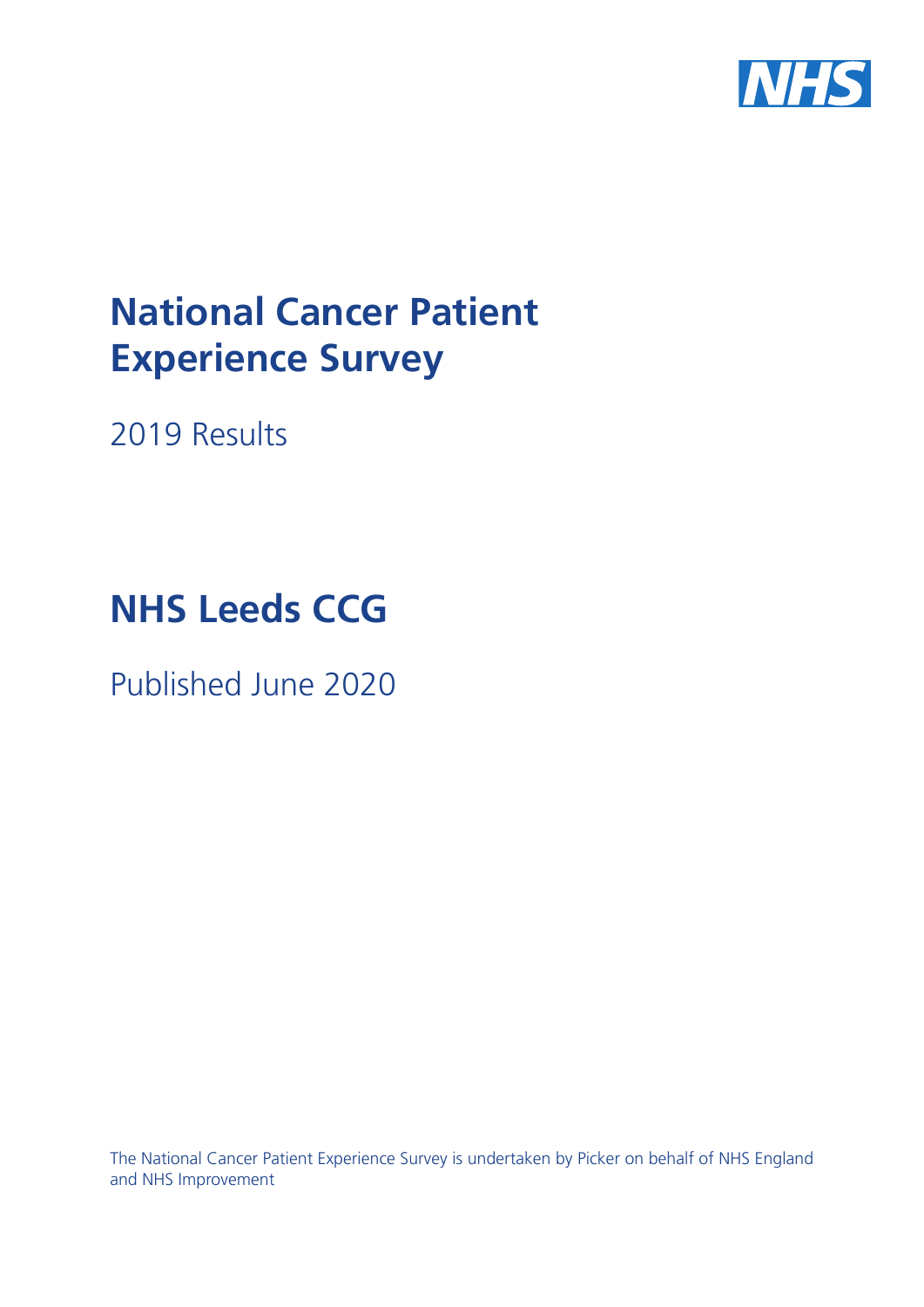# **Executive Summary** Case Mix Adjusted scores

### **Cancer Dashboard Questions**

The following seven questions are included in phase 1 of the Cancer Dashboard developed by Public Health England and NHS England:

Q61. Patient's average rating of care scored from very poor to very good

| $\Omega$ | 2                | 3                                                             | 4 | 5 | 6 | 8 | 9   | 10                                                                                            |
|----------|------------------|---------------------------------------------------------------|---|---|---|---|-----|-----------------------------------------------------------------------------------------------|
|          |                  |                                                               |   |   |   |   | 8.9 |                                                                                               |
|          |                  |                                                               |   |   |   |   |     | Q18. Patient definitely involved as much as they wanted in decisions about care and treatment |
|          |                  |                                                               |   |   |   |   |     | Q19. Patient given the name of a CNS who would support them through their treatment           |
| 83%      |                  | Q20. Patient found it very or quite easy to contact their CNS |   |   |   |   |     |                                                                                               |
| 86       |                  |                                                               |   |   |   |   |     | Q39. Patient always felt they were treated with respect and dignity while in hospital         |
|          | leaving hospital |                                                               |   |   |   |   |     | Q41. Hospital staff told patient who to contact if worried about condition or treatment after |
| 59%      | treatment        |                                                               |   |   |   |   |     | Q55. General practice staff definitely did everything they could to support patient during    |

### **Questions Outside Expected Range**

|                                                                                                                  |            | Case Mix Adjusted Scores   |                            |                   |
|------------------------------------------------------------------------------------------------------------------|------------|----------------------------|----------------------------|-------------------|
|                                                                                                                  | 2019 Score | Lower<br>Expected<br>Range | Upper<br>Expected<br>Range | National<br>Score |
| Q7. Test results explained in completely understandable way                                                      | 83%        | 77%                        | 83%                        | 80%               |
| Q16. Patient definitely given practical advice and support in dealing with side effects of<br>treatment          | 72%        | 64%                        | 71%                        | 67%               |
| Q22. Hospital staff gave information about support or self-help groups for people with<br>cancer                 | 91%        | 85%                        | 91%                        | 88%               |
| Q23. Hospital staff discussed or gave information about the impact cancer could have on<br>day to day activities | 88%        | 81%                        | 87%                        | 84%               |
| Q51. Hospital staff definitely gave family or someone close all the information needed to<br>help care at home   | 65%        | 56%                        | 64%                        | 60%               |
| Q57. Patient given a care plan                                                                                   | 46%        | 33%                        | 42%                        | 38%               |
| Q60. Someone discussed with patient whether they would like to take part in cancer<br>research                   | 41%        | 22%                        | 38%                        | 30%               |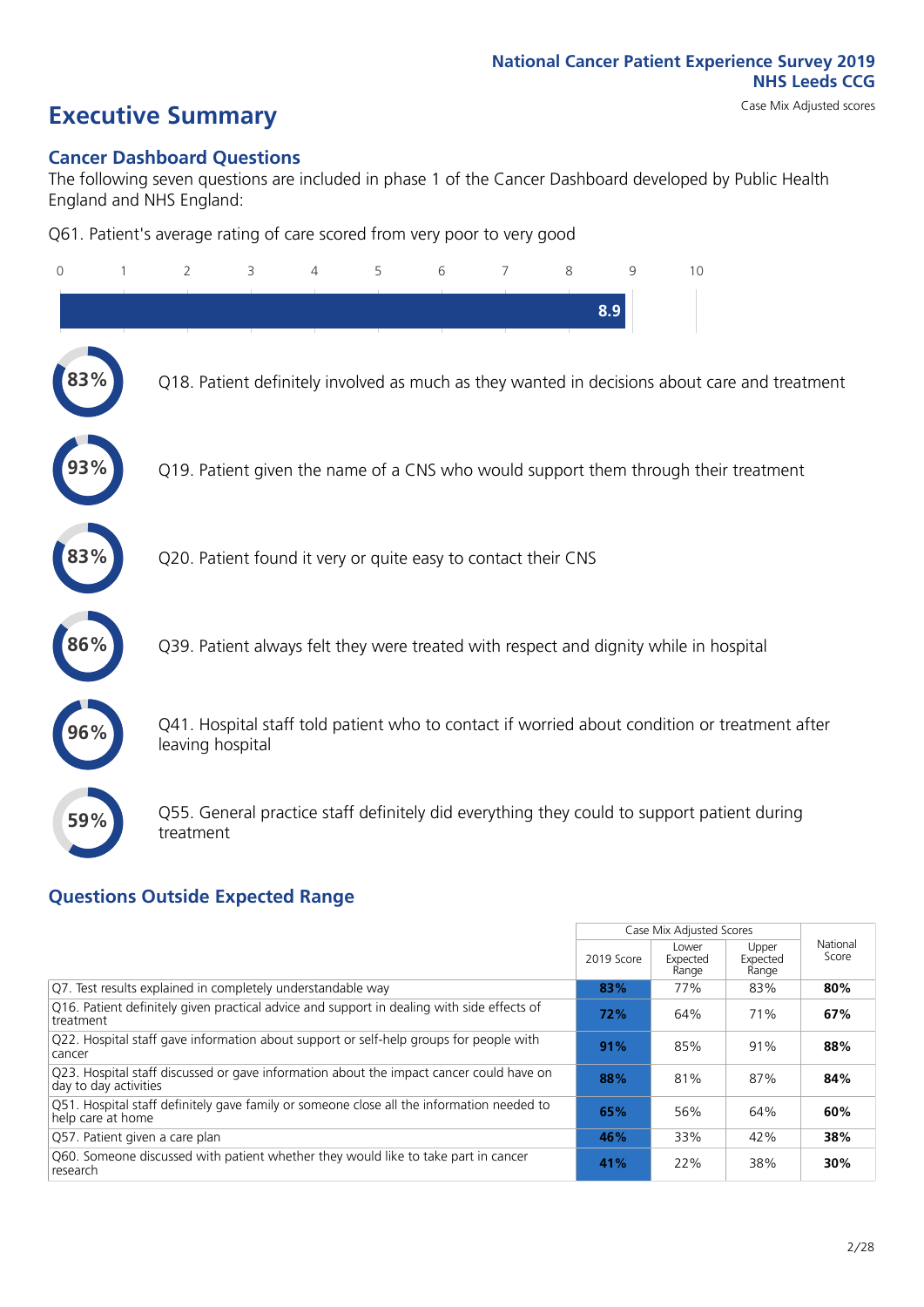|                                                                                                   |            | Case Mix Adjusted Scores   |                            |                   |
|---------------------------------------------------------------------------------------------------|------------|----------------------------|----------------------------|-------------------|
|                                                                                                   | 2019 Score | Lower<br>Expected<br>Range | Upper<br>Expected<br>Range | National<br>Score |
| Q34. Patient thought there were always or nearly always enough nurses on duty to care for<br>them | 58%        | 60%                        | 69%                        | 64%               |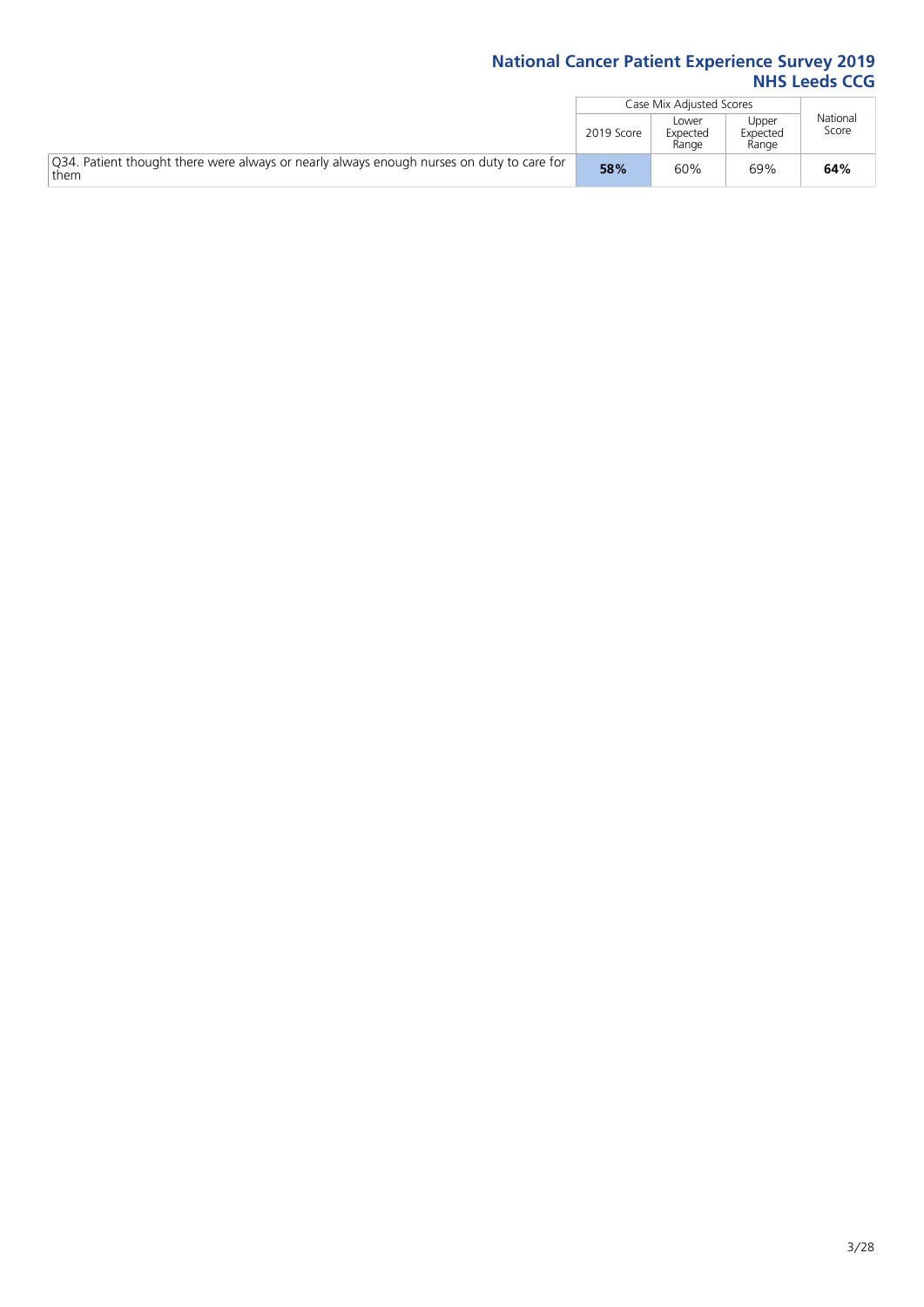### **Introduction**

The National Cancer Patient Experience Survey 2019 is the ninth iteration of the survey first undertaken in 2010. It has been designed to monitor national progress on cancer care; to provide information to drive local quality improvements; to assist commissioners and providers of cancer care; and to inform the work of the various charities and stakeholder groups supporting cancer patients.

The survey was overseen by a national Cancer Patient Experience Advisory Group. This Advisory Group set the principles and objectives of the survey programme and guided questionnaire development. The survey was commissioned and managed by NHS England. The survey provider, Picker, is responsible for designing, running and analysing the survey.

The 2019 survey involved 143 NHS Trusts. Out of 111,366 people, 67,858 people responded to the survey, yielding a response rate of 61%.

### **Methodology**

### **Eligibility, eldwork and survey methods**

The sample for the survey included all adult (aged 16 and over) NHS patients, with a confirmed primary diagnosis of cancer, discharged from an NHS Trust after an inpatient episode or day case attendance for cancer related treatment in the months of April, May and June 2019. The fieldwork for the survey was undertaken between December 2019 and March 2020.

As in the previous four years, the survey used a mixed mode methodology. Questionnaires were sent by post, with two reminders where necessary, but also included an option to complete the questionnaire online. A Freephone helpline and email was available for respondents to opt out, ask questions about the survey, enable them to complete their questionnaire over the phone and provide access to a translation and interpreting facility for those whose first language was not English.

### **Case-mix adjustment**

Both unadjusted and adjusted scores are presented in this report. Case-mix adjusted scores allows us to account for the impact that differing patient populations might have on results. By using the case-mix adjusted estimates we can obtain a greater understanding of how a CCG is performing given their patient population. The factors taken into account in this case-mix adjustment are gender, age, ethnic group, deprivation, and tumour group.

### **Scoring methodology**

Fifty-two questions from the questionnaire are scored as these questions relate directly to patient experience. For all but one question (Q61), scores are presented as the percentage of positive responses out of all scored responses. For Q61, respondents rate their overall care on a scale of 0 to 10, of which the average was calculated for this question's presented score. The percentages in this report have been rounded to the nearest percentage point. Therefore, in some cases the figures do not appear to add up to 100%.

#### **Statistical significance**

In the reporting of 2019 results, appropriate statistical tests have been undertaken to identify unadjusted scores for which the change over time is 'statistically significant'. Thirty-seven scored questions in 2019 have been compared with those of 2018 and a statistically significant change between the two years has been reported where identified.

For the scored questions that are comparable beyond 2018, statistically significant change over the five years has also been reported where identified. A statistically significant difference means that the change in the result is very unlikely to have occurred by sampling variation.

#### **Suppression**

#### **Question-level suppression**

For scores where the base size per question is  $<$ 21, the score will be suppressed and replaced with an asterisk (\*). The base size will include neutral response options.

#### **Double suppression**

If any group within a particular sub-group breakdown (such as the tumour group breakdown) has <21 responses, then the figure for this particular group is suppressed and replaced with an asterisk (\*). If there is only one group within the sub-group breakdown that has <21 respondents, and is therefore suppressed, the group with the next lowest number of respondents is also supressed and replaced with an asterisk (\*) (regardless if it is greater than or less than 21).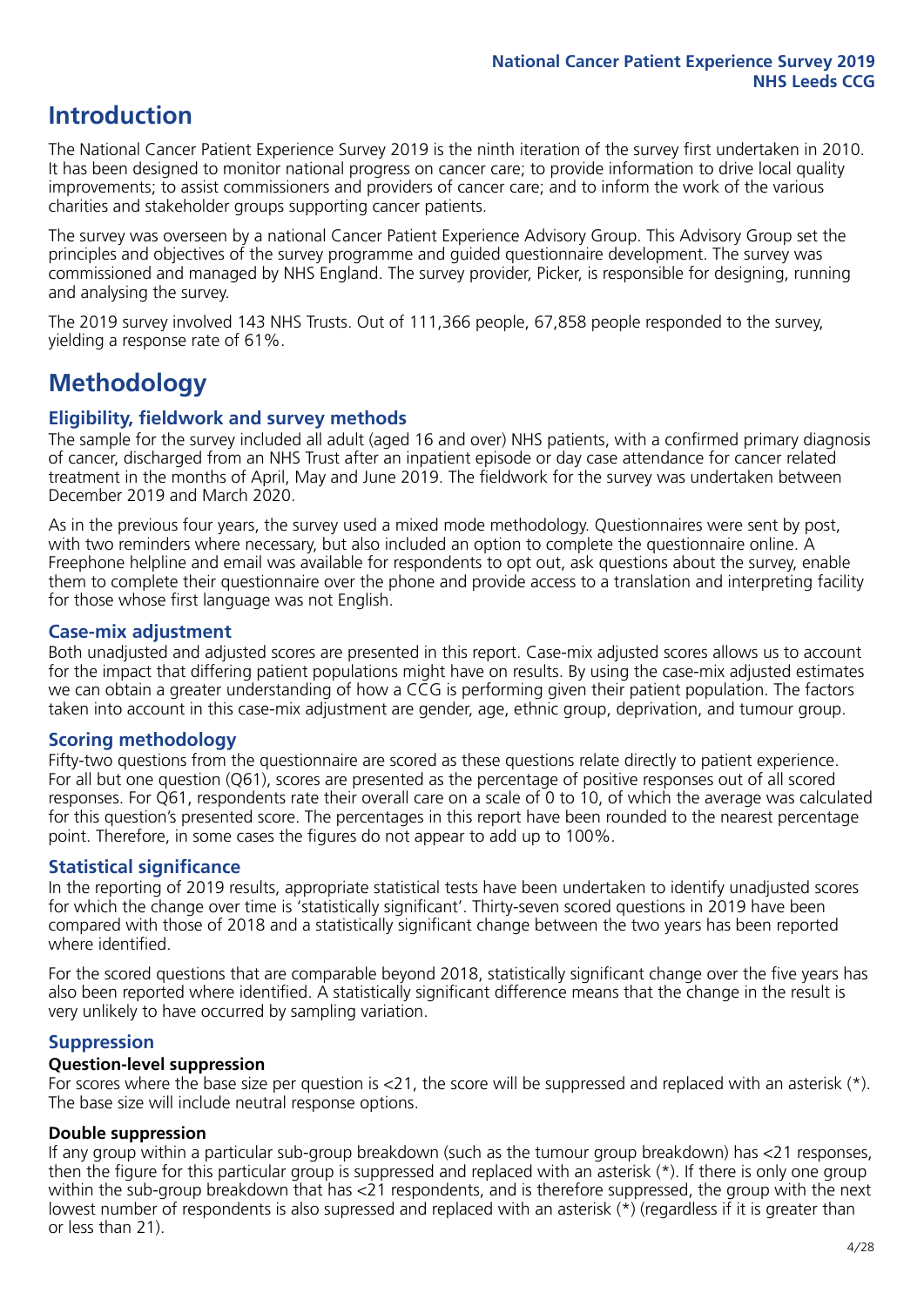### **Understanding the results**

This report shows how this CCG scored for each question in the survey, compared with national results and previous year's results. It is aimed at helping individual CCGs to understand their performance and identify areas for local improvement. Below is a description of the type of results presented within this report and how to understand them.

#### **Expected range charts**

The expected range charts in this report show a bar with the lowest and highest score received for each question nationally. Within this bar, an expected range is given (in grey) and a black diamond represents the actual score for this CCG.

CCGs whose score is above the upper limit of the expected range (in the dark blue) are positive outliers, with a score statistically significantly higher than the national mean. This indicates that the CCG performs better than what CCGs of the same size and demographics are expected to perform. The opposite is true if the score is below the lower limit of the expected range (in the light blue); these are negative outliers. For scores within the expected range (in the grey), the score is what we would expect given the CCG's size and demographics.

#### **Comparability tables**

The comparability tables show the 2018 and 2019 unadjusted scores for this CCG for each scored question. If there is a significant change from 2018 and 2019 or overall from 2015 to 2019, an arrow will be presented for the direction of change. The adjusted 2019 score will also be presented for each scored question along with the lower and upper expected range and national score. Scores above the upper limit of the expected range will be highlighted dark blue, scores below the lower limit of the expected range will be highlighted light blue, and scores within the lower and upper limit of the expected ranges will be highlighted grey.

#### **Tumour type tables**

The tumour type tables show the unadjusted scores for each scored question for each of the 13 tumour groups. The national score for that tumour group is also shown. Unadjusted scores for the same tumour type across different CCGs may not be comparable, as they do not account for the impact that differing patient populations might have on results. Central nervous system is abbreviated as 'CNS' and lower gastrointestinal tract is abbreviated as 'LGT' throughout this report.

#### **Year on year charts**

The year on year charts show five columns representing the unadjusted scores of the last five years (2015, 2016, 2017, 2018 and 2019) for each scored question.

#### **Notes on specific questions**

Following the development phase of the 2019 survey, several changes were made to the questionnaire. Six scored questions were amended (Q5, Q18, Q30, Q35, Q56 and Q60) and one non-scored question (Q29) was amended that impacted the comparability of questions Q30 to Q41. Of all questions changed or impacted by change, only Q60 is presented with historical comparisons; though the results should be interpreted with caution.

#### **Unadjusted data and case-mix adjusted data**

Unadjusted data should be used to see the actual responses from patients relating to the CCG. Case-mix adjusted data, together with expected ranges, should be used to understand whether the results are significantly higher or lower than national results taking account of the patient mix.

### **Further information**

This research was carried out in accordance with the international standard for organisations conducting social research (accreditation to ISO20252:2012; certificate number GB08/74322). The 2019 survey data has been produced and published in line with the Code of Practice for Official Statistics.

For more information on the methodology, please see the Technical Document. It can be viewed along with the 2019 questionnaire and survey quidance on the website at [www.ncpes.co.uk](https://www.ncpes.co.uk/supporting-documents). For all other outputs at National, Trust, CCG and Cancer Alliance level, please see the PDF reports, Excel tables and dashboards at [www.ncpes.co.uk.](https://www.ncpes.co.uk/current-results)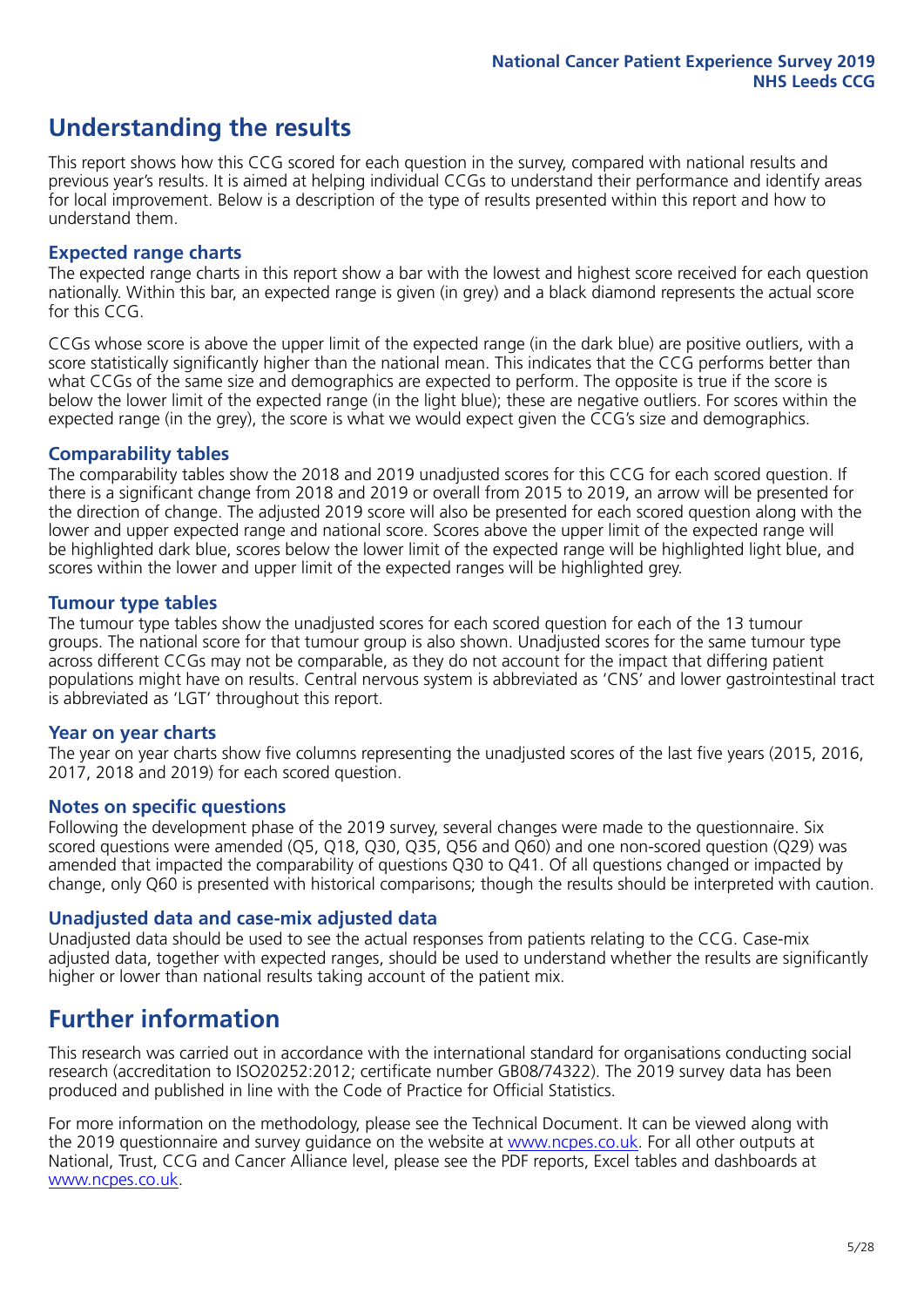### **Response Rate**

### **Overall Response Rate**

727 patients responded out of a total of 1,156 patients, resulting in a response rate of 63%.

|          | Sample Size | Adjusted<br>Sample | Completed | Response Rate |
|----------|-------------|--------------------|-----------|---------------|
| CCG      | 1.228       | 1.156              | 727       | 63%           |
| National | 119,855     | 111.366            | 67.858    | 61%           |

#### **Respondents by Survey Type**

|                            | Number of<br>Respondents |
|----------------------------|--------------------------|
| Online                     | 76                       |
| Paper                      | 651                      |
| Phone                      |                          |
| <b>Translation Service</b> |                          |

### **Respondents by Tumour Group**

|                      | Number of<br>Respondents |
|----------------------|--------------------------|
| <b>Brain / CNS</b>   | 4                        |
| <b>Breast</b>        | 223                      |
| Colorectal / LGT     | 93                       |
| Gynaecological       | 29                       |
| Haematological       | 79                       |
| <b>Head and Neck</b> | 31                       |
| Lung                 | 65                       |
| Prostate             | 44                       |
| Sarcoma              | 10                       |
| Skin                 | 24                       |
| Upper Gastro         | 42                       |
| Urological           | 55                       |
| Other                | 28                       |

#### **Respondents by Age and Gender**

Respondents year of birth has been used to determine age. This information has been amalgamated into 8 age bands. The age and gender distribution for the CCG was as follows:

|        | Age 16-24 | Age 25-34 | Age 35-44 | Age 45-54 | Age 55-64 | Age 65-74 | Age 75-84 | Age 85+ | Total |
|--------|-----------|-----------|-----------|-----------|-----------|-----------|-----------|---------|-------|
| Male   |           |           |           | 15        | 60        | 121       | 80        |         | 295   |
| Female |           |           | 24        | 75        | 102       | 125       | 84        | 13      | 432   |
| Total  |           |           | 29        | 90        | 162       | 246       | 164       | 22      | 727   |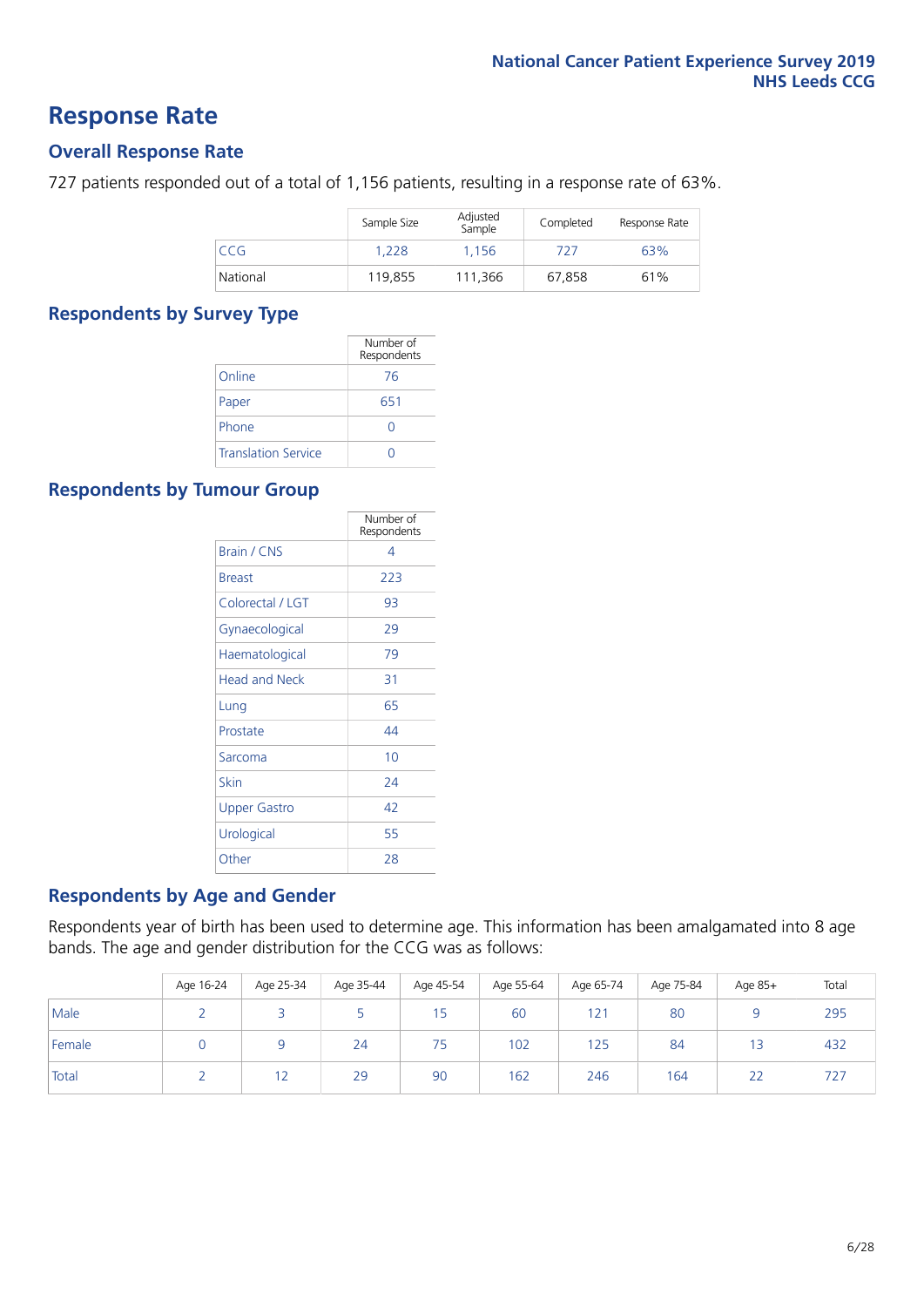# **Expected Range Charts**

| Lower Expected Range<br>Average                                                                                                                                                                                                                                                                                                                                                                                                                                                                                             |       |     | Upper Expected Range |     |     |     |            | Case Mix Adjusted Score   |                   |            |                 |
|-----------------------------------------------------------------------------------------------------------------------------------------------------------------------------------------------------------------------------------------------------------------------------------------------------------------------------------------------------------------------------------------------------------------------------------------------------------------------------------------------------------------------------|-------|-----|----------------------|-----|-----|-----|------------|---------------------------|-------------------|------------|-----------------|
| <b>SEEING YOUR GP</b><br>Q1. Saw GP once or twice before being told they needed to go to<br>hospital<br>Q2. Patient thought they were seen as soon as necessary                                                                                                                                                                                                                                                                                                                                                             | 0%    | 10% | 20%                  | 30% | 40% | 50% | 60%        | 70%                       | 80%<br>79%<br>82% |            | 90% 100%        |
| <b>DIAGNOSTIC TESTS</b><br>Q5. Received all the information needed about the test<br>Q6. The length of time waiting for the test to be done was about<br>right<br>Q7. Test results explained in completely understandable way                                                                                                                                                                                                                                                                                               | $0\%$ | 10% | 20%                  | 30% | 40% | 50% | 60%        | 70%                       | 80%<br>83%        | 87%        | 90% 100%<br>95% |
| <b>FINDING OUT WHAT WAS WRONG WITH YOU</b><br>Q10. Patient told they could bring a family member or friend when<br>first told they had cancer<br>Q11. Patient felt they were told sensitively that they had cancer<br>Q12. Patient completely understood the explanation of what was<br>wrong<br>Q13. Patient given easy to understand written information about<br>the type of cancer they had                                                                                                                             | 0%    | 10% | 20%                  | 30% | 40% | 50% | 60%        | 70%<br>175%<br>74%<br>73% | 80%               | 86%        | 90% 100%        |
| <b>DECIDING THE BEST TREATMENT FOR YOU</b><br>Q14. Patient felt that treatment options were completely explained<br>Q15. Patient felt possible side effects were definitely explained in<br>an understandable way<br>Q16. Patient definitely given practical advice and support in dealing<br>with side effects of treatment<br>Q17. Patient definitely told about side effects that could affect<br>them in the future<br>Q18. Patient definitely involved as much as they wanted in<br>decisions about care and treatment | 0%    | 10% | 20%                  | 30% | 40% | 50% | 60%<br>60% | 70%<br>74%<br>72%         | 80%<br>83%        | 86%        | 90% 100%        |
| <b>CLINICAL NURSE SPECIALIST (CNS)</b><br>Q19. Patient given the name of a CNS who would support them<br>through their treatment<br>Q20. Patient found it very or quite easy to contact their CNS<br>Q21. Patient got understandable answers to important questions<br>all or most of the time                                                                                                                                                                                                                              | 0%    | 10% | 20%                  | 30% | 40% | 50% | 60%        | 70%                       | 80%<br>83%        | 93%<br>87% | 90% 100%        |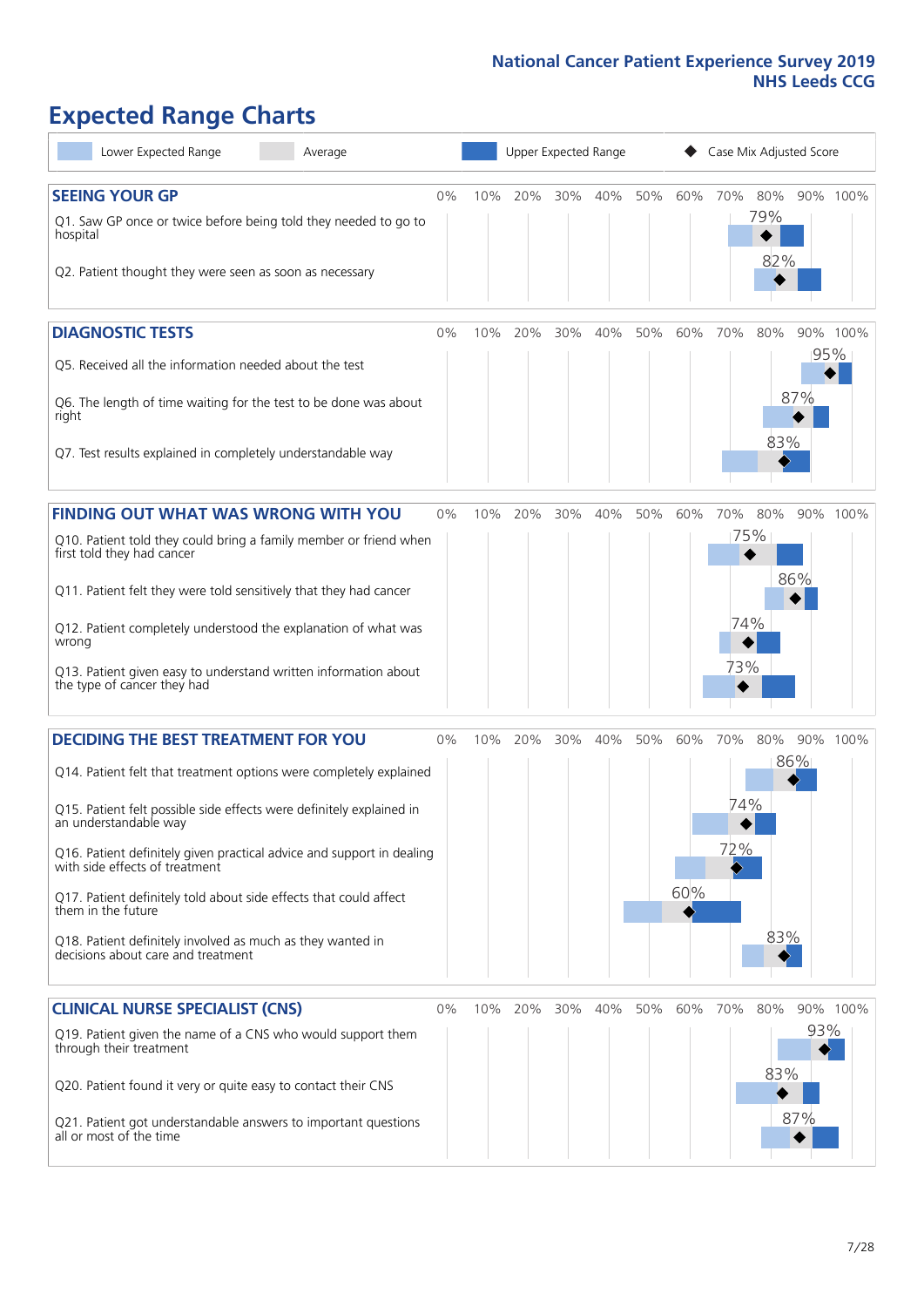# **Expected Range Charts**

| Lower Expected Range<br>Average                                                                                                                 |     |     | Upper Expected Range |     |     | Case Mix Adjusted Score |         |     |     |          |  |
|-------------------------------------------------------------------------------------------------------------------------------------------------|-----|-----|----------------------|-----|-----|-------------------------|---------|-----|-----|----------|--|
| <b>SUPPORT FOR PEOPLE WITH CANCER</b><br>0%<br>Q22. Hospital staff gave information about support or self-help<br>groups for people with cancer | 10% | 20% | 30%                  | 40% | 50% |                         | 60% 70% | 80% | 91% | 90% 100% |  |
| Q23. Hospital staff discussed or gave information about the impact<br>cancer could have on day to day activities                                |     |     |                      |     |     |                         |         |     | 88% |          |  |
| Q24. Hospital staff gave information on getting financial help or<br>possible benefits                                                          |     |     |                      |     |     | 63%                     |         | 82% |     |          |  |
| Q25. Hospital staff told patient they could get free prescriptions                                                                              |     |     |                      |     |     |                         |         |     |     |          |  |
| <b>OPERATIONS</b><br>0%                                                                                                                         | 10% | 20% | 30%                  | 40% | 50% | 60%                     | 70%     | 80% |     | 90% 100% |  |
| Q27. Beforehand, patient had all the information needed about the<br>operation                                                                  |     |     |                      |     |     |                         |         |     |     | 97%      |  |
| Q28. Afterwards, staff completely explained how operation had<br>gone in understandable way                                                     |     |     |                      |     |     |                         |         | 80% |     |          |  |
| <b>HOSPITAL CARE AS AN INPATIENT</b><br>0%                                                                                                      | 10% | 20% | 30%                  | 40% | 50% | 60%                     | 70%     | 80% |     | 90% 100% |  |
| Q30. Hospital staff didn't talk in front of patient as if patient wasn't<br>there                                                               |     |     |                      |     |     |                         |         |     | 86% |          |  |
| Q31. Patient had confidence and trust in all doctors treating them                                                                              |     |     |                      |     |     |                         |         | 84% |     |          |  |
| Q32. Patient's family or someone close definitely felt able to talk to<br>a doctor                                                              |     |     |                      |     |     |                         | 71%     |     |     |          |  |
| Q33. Patient had confidence and trust in all the ward nurses<br>treating them                                                                   |     |     |                      |     |     |                         | 73%     |     |     |          |  |
| Q34. Patient thought there were always or nearly always enough<br>nurses on duty to care for them                                               |     |     |                      |     |     | 58%                     |         |     |     |          |  |
| Q35. All hospital staff asked patient what name they prefer to be<br>called by                                                                  |     |     |                      |     |     |                         | 73%     |     |     |          |  |
| Q36. Patient always given enough privacy when discussing<br>condition or treatment                                                              |     |     |                      |     |     |                         |         | 85% |     |          |  |
| Q37. Patient definitely found hospital staff to discuss worries or<br>fears during their inpatient visit                                        |     |     |                      |     | 55% |                         |         |     |     |          |  |
| Q38. Hospital staff definitely did everything they could to help<br>control pain                                                                |     |     |                      |     |     |                         |         | 82% |     |          |  |
| Q39. Patient always felt they were treated with respect and dignity<br>while in hospital                                                        |     |     |                      |     |     |                         |         |     | 86% |          |  |
| Q40. Patient given clear written information about what should or<br>should not do after leaving hospital                                       |     |     |                      |     |     |                         |         |     | 88% |          |  |
| Q41. Hospital staff told patient who to contact if worried about<br>condition or treatment after leaving hospital                               |     |     |                      |     |     |                         |         |     |     | 96%      |  |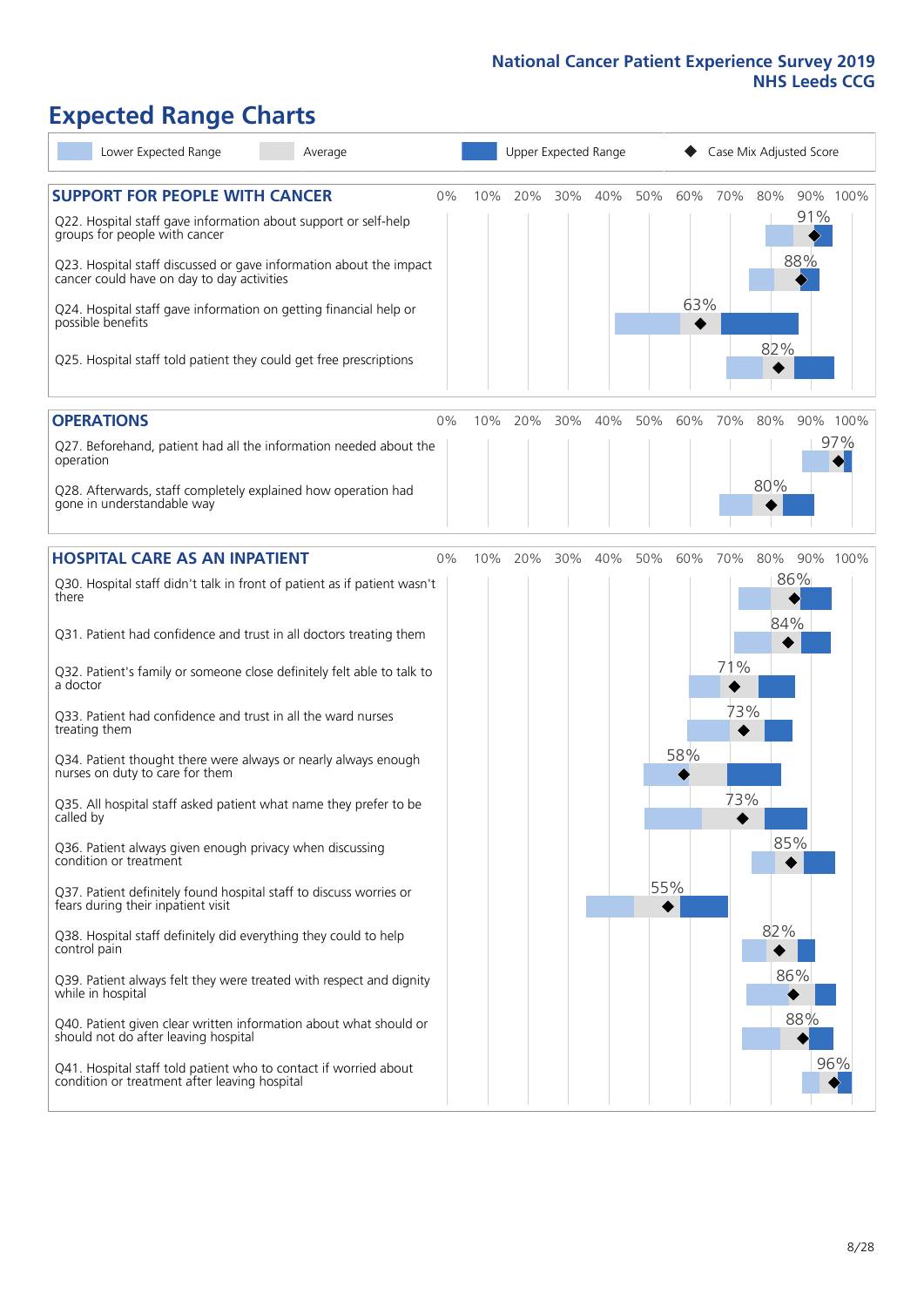# **Expected Range Charts**

| Lower Expected Range                                                                                                                      | Average |          |     |     |        | Upper Expected Range            |          | Case Mix Adjusted Score |            |     |          |          |  |  |
|-------------------------------------------------------------------------------------------------------------------------------------------|---------|----------|-----|-----|--------|---------------------------------|----------|-------------------------|------------|-----|----------|----------|--|--|
| <b>HOSPITAL CARE AS A DAY PATIENT / OUTPATIENT 0%</b><br>Q43. Patient definitely found hospital staff to discuss worries or               |         |          | 10% | 20% | 30%    | 40%                             | 50%      | 60%                     | 70%<br>69% | 80% |          | 90% 100% |  |  |
| fears during their outpatient or day case visit<br>Q44. Cancer doctor had the right documents at patient's last<br>outpatient appointment |         |          |     |     |        |                                 |          |                         |            |     |          | 96%      |  |  |
| Q46. Beforehand patient completely had all information needed<br>about radiotherapy treatment                                             |         |          |     |     |        |                                 |          |                         |            |     | 87%      |          |  |  |
| Q47. Patient completely given understandable information about<br>whether radiotherapy was working                                        |         |          |     |     |        |                                 |          | 62%                     |            |     |          |          |  |  |
| Q49. Beforehand patient completely had all information needed<br>about chemotherapy treatment                                             |         |          |     |     |        |                                 |          |                         |            |     | 88%      |          |  |  |
| Q50. Patient given enough information about whether<br>chemotherapy was working in a completely understandable way                        |         |          |     |     |        |                                 |          |                         | 72%        |     |          |          |  |  |
| <b>HOME CARE AND SUPPORT</b>                                                                                                              |         | 0%       | 10% | 20% | 30%    | 40%                             | 50%      | 60%                     | 70%        | 80% |          | 90% 100% |  |  |
| Q51. Hospital staff definitely gave family or someone close all the<br>information needed to help care at home                            |         |          |     |     |        |                                 |          |                         | 65%        |     |          |          |  |  |
| Q52. Patient definitely given enough support from health or social<br>services during treatment                                           |         |          |     |     |        |                                 |          | 57%                     |            |     |          |          |  |  |
| Q53. Patient definitely given enough support from health or social<br>services after treatment                                            |         |          |     |     |        |                                 | 46%      |                         |            |     |          |          |  |  |
| <b>CARE FROM YOUR GENERAL PRACTICE</b>                                                                                                    |         | 0%       | 10% | 20% | $30\%$ | 40%                             | 50%      | 60%                     | 70%        | 80% |          | 90% 100% |  |  |
| Q54. GP given enough information about patient's condition and<br>treatment                                                               |         |          |     |     |        |                                 |          |                         |            |     |          | 96%      |  |  |
| Q55. General practice staff definitely did everything they could to<br>support patient during treatment                                   |         |          |     |     |        |                                 |          | 59%                     |            |     |          |          |  |  |
| <b>YOUR OVERALL NHS CARE</b>                                                                                                              |         | $0\%$    | 10% | 20% | 30%    | 40%                             | 50%      | 60%                     | 70%        | 80% |          | 90% 100% |  |  |
| Q56. Different people treating and caring for patient always work<br>well together to give best possible care                             |         |          |     |     |        |                                 |          |                         |            | 74% |          |          |  |  |
| Q57. Patient given a care plan                                                                                                            |         |          |     |     |        |                                 | 46%<br>♦ |                         |            |     |          |          |  |  |
| Q58. Overall the administration of care was good or very good                                                                             |         |          |     |     |        |                                 |          |                         |            |     | 90%      |          |  |  |
| Q59. Patient felt length of time for attending clinics and<br>appointments for cancer was about right                                     |         |          |     |     |        |                                 |          |                         | 69%        |     |          |          |  |  |
| Q60. Someone discussed with patient whether they would like to<br>take part in cancer research                                            |         |          |     |     |        | 41%<br>$\color{black} \diamond$ |          |                         |            |     |          |          |  |  |
|                                                                                                                                           |         | $\Omega$ |     | 2   | 3      | 4                               | 5        | 6                       |            | 8   | 9<br>8.9 | 10       |  |  |
| Q61. Patient's average rating of care scored from very poor to very<br>good                                                               |         |          |     |     |        |                                 |          |                         |            |     |          |          |  |  |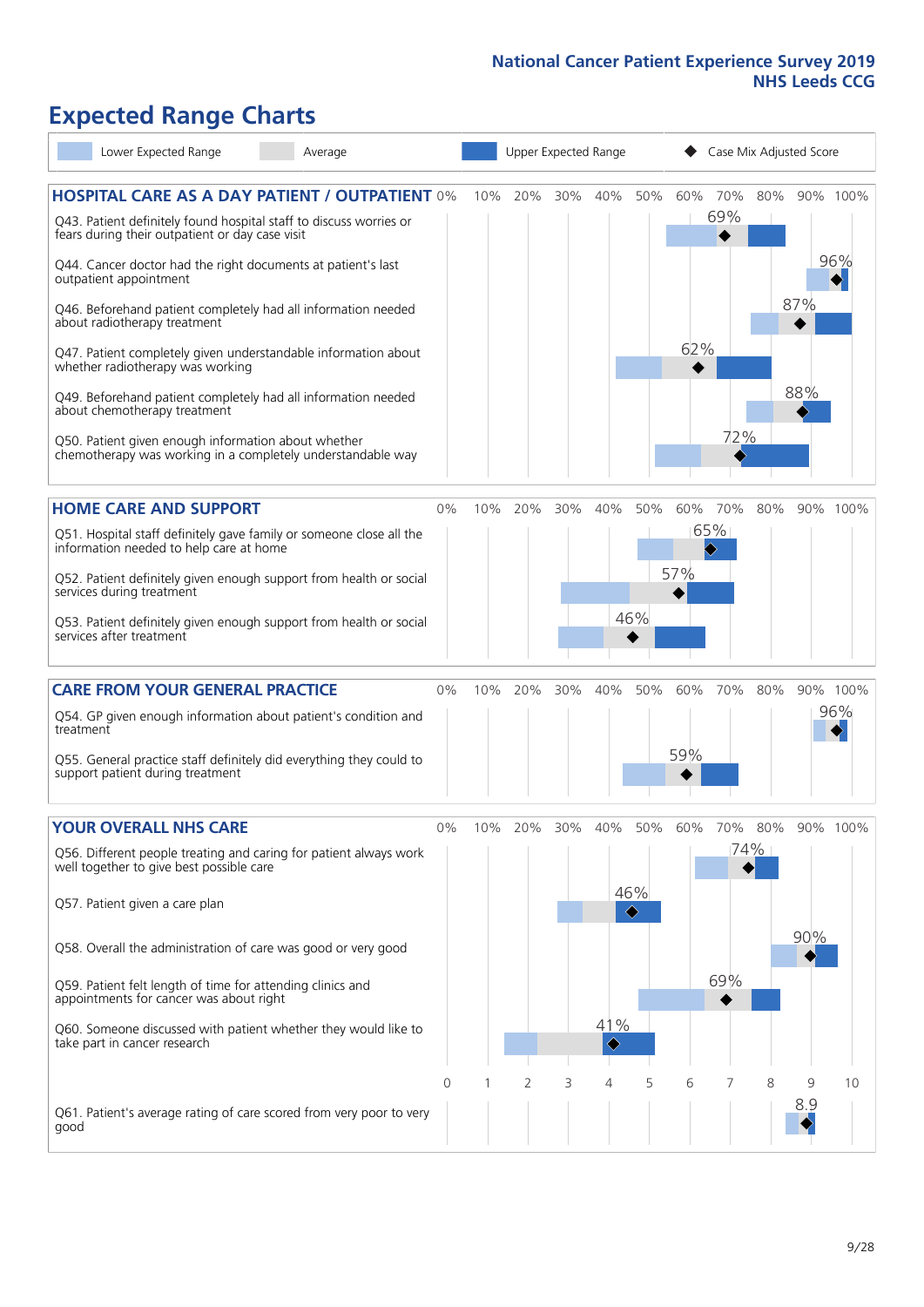# **Comparability Tables**

\* Indicates where a score has been suppressed because there are less than 21 responses.

\*\* No score available for 2018.

 $\triangle$  or  $\nabla$ 

Change 2018-2019: Indicates where 2019 score is significantly higher or lower than 2018 score Change Overall: Indicates significant change overall (2015, 2016, 2017, 2018 and 2019).

Adjusted Score below Lower Expected Range Adjusted Score between Upper and Lower Expected Ranges Adjusted Score above Upper

Expected Range

|                                                                             |           |               | <b>Unadjusted Scores</b> |               |                          |                   |               |                                            | Case Mix Adjusted Scores |                   |  |  |
|-----------------------------------------------------------------------------|-----------|---------------|--------------------------|---------------|--------------------------|-------------------|---------------|--------------------------------------------|--------------------------|-------------------|--|--|
|                                                                             | 2018<br>n | 2018<br>Score | 2019<br>n                | 2019<br>Score | Change <br>2018-<br>2019 | Change<br>Overall | 2019<br>Score | Lower<br><b>Expected Expected</b><br>Range | Upper<br>Range           | National<br>Score |  |  |
| <b>SEEING YOUR GP</b>                                                       |           |               |                          |               |                          |                   |               |                                            |                          |                   |  |  |
| Q1. Saw GP once or twice before being told they needed to go<br>to hospital | 547       | 77%           | 526                      | 80%           |                          |                   | 79%           | 75%                                        | 82%                      | 79%               |  |  |
| Q2. Patient thought they were seen as soon as necessary                     | 731       | 82%           | 708                      | 82%           |                          |                   | 82%           | 81%                                        | 87%                      | 84%               |  |  |
| <b>DIAGNOSTIC TESTS</b>                                                     |           |               |                          |               |                          |                   |               |                                            |                          |                   |  |  |
|                                                                             |           |               |                          |               |                          |                   |               |                                            |                          |                   |  |  |
| Q5. Received all the information needed about the test                      | $***$     | **            | 602                      | 95%           |                          |                   | 95%           | 93%                                        | 97%                      | 95%               |  |  |

| O6. The length of time waiting for the test to be done was<br>about right | 666 | 85% | 625 | 87% |  | 87% | 86% | 91% | 88% |  |
|---------------------------------------------------------------------------|-----|-----|-----|-----|--|-----|-----|-----|-----|--|
| Q7. Test results explained in completely understandable way               | 669 | 79% | 627 | 83% |  | 83% | 77% | 83% | 80% |  |

| <b>FINDING OUT WHAT WAS WRONG WITH YOU</b>                                                      |     |     |     |     |     |     |     |     |
|-------------------------------------------------------------------------------------------------|-----|-----|-----|-----|-----|-----|-----|-----|
| Q10. Patient told they could bring a family member or friend<br>when first told they had cancer | 665 | 75% | 656 | 75% | 75% | 72% | 82% | 77% |
| Q11. Patient felt they were told sensitively that they had cancer                               | 732 | 85% | 718 | 87% | 86% | 83% | 88% | 86% |
| Q12. Patient completely understood the explanation of what<br>was wrong                         | 744 | 74% | 722 | 75% | 74% | 70% | 77% | 73% |
| Q13. Patient given easy to understand written information<br>about the type of cancer they had  | 655 | 74% | 648 | 73% | 73% | 71% | 78% | 74% |

| <b>DECIDING THE BEST TREATMENT FOR YOU</b>                                                              |      |     |     |     |  |     |     |     |     |
|---------------------------------------------------------------------------------------------------------|------|-----|-----|-----|--|-----|-----|-----|-----|
| Q14. Patient felt that treatment options were completely<br>explained                                   | 670  | 86% | 656 | 86% |  | 86% | 81% | 86% | 83% |
| Q15. Patient felt possible side effects were definitely explained<br>in an understandable way           | 722  | 74% | 692 | 75% |  | 74% | 69% | 76% | 73% |
| Q16. Patient definitely given practical advice and support in<br>dealing with side effects of treatment | 720  | 68% | 693 | 72% |  | 72% | 64% | 71% | 67% |
| Q17. Patient definitely told about side effects that could affect<br>them in the future                 | 680  | 55% | 665 | 61% |  | 60% | 53% | 61% | 57% |
| Q18. Patient definitely involved as much as they wanted in<br>decisions about care and treatment        | $**$ | **  | 707 | 83% |  | 83% | 78% | 84% | 81% |

| <b>CLINICAL NURSE SPECIALIST (CNS)</b>                                                    |     |     |     |     |     |     |     |     |
|-------------------------------------------------------------------------------------------|-----|-----|-----|-----|-----|-----|-----|-----|
| Q19. Patient given the name of a CNS who would support them<br>through their treatment    | 724 | 94% | 701 | 94% | 93% | 90% | 94% | 92% |
| Q20. Patient found it very or quite easy to contact their CNS                             | 625 | 83% | 605 | 83% | 83% | 82% | 88% | 85% |
| Q21. Patient got understandable answers to important<br>questions all or most of the time | 597 | 88% | 565 | 87% | 87% | 85% | 90% | 87% |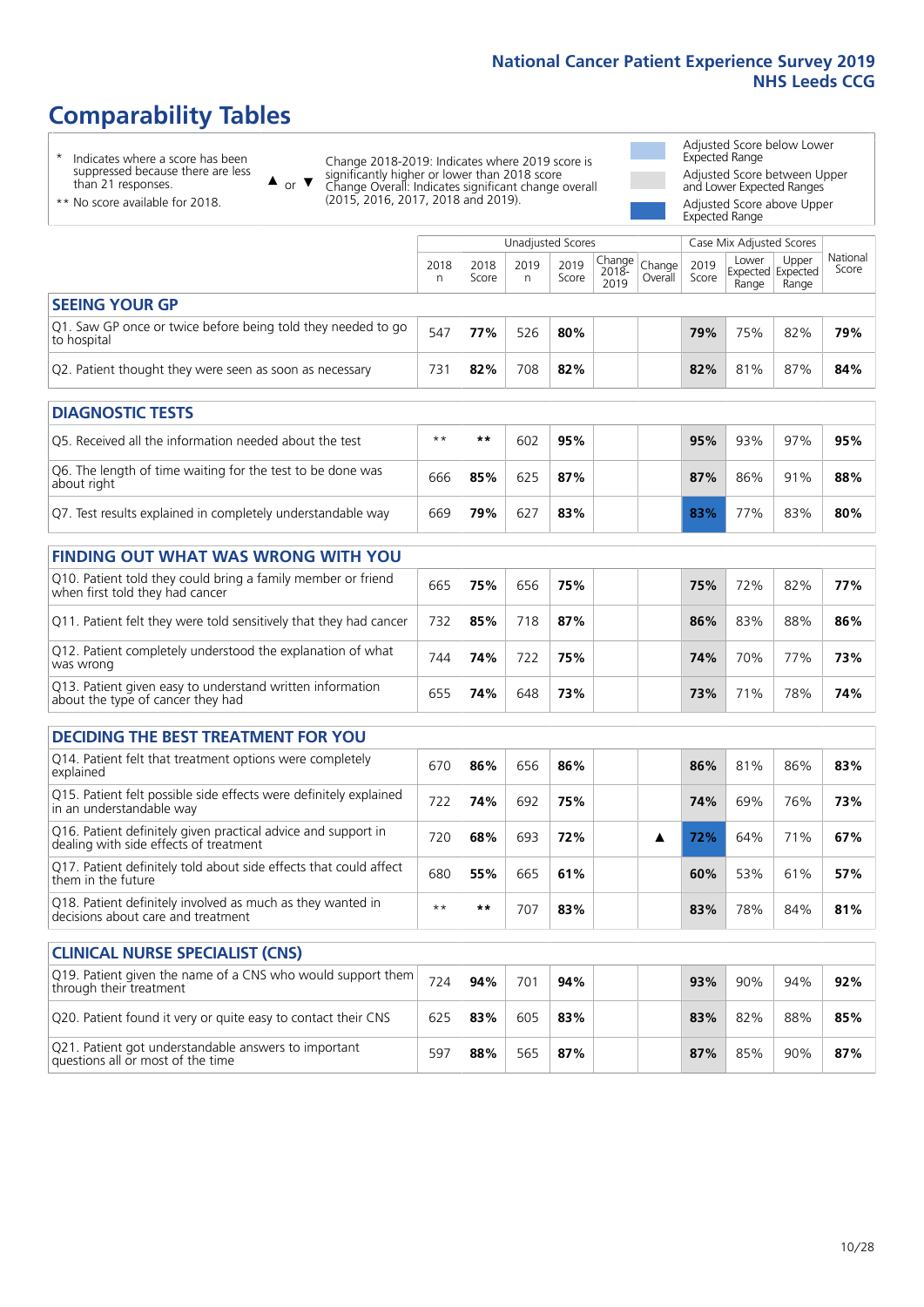# **Comparability Tables**

\* Indicates where a score has been suppressed because there are less than 21 responses.

\*\* No score available for 2018.

 $\triangle$  or  $\nabla$ 

Change 2018-2019: Indicates where 2019 score is significantly higher or lower than 2018 score Change Overall: Indicates significant change overall (2015, 2016, 2017, 2018 and 2019).

Adjusted Score below Lower Expected Range Adjusted Score between Upper and Lower Expected Ranges Adjusted Score above Upper Expected Range

|                                                                                                                   |              |               |            | <b>Unadjusted Scores</b> |                            |                   |               | Case Mix Adjusted Scores            |                |                   |
|-------------------------------------------------------------------------------------------------------------------|--------------|---------------|------------|--------------------------|----------------------------|-------------------|---------------|-------------------------------------|----------------|-------------------|
|                                                                                                                   | 2018<br>n    | 2018<br>Score | 2019<br>n. | 2019<br>Score            | Change<br>$2018 -$<br>2019 | Change<br>Overall | 2019<br>Score | Lower<br>Expected Expected<br>Range | Upper<br>Range | National<br>Score |
| <b>SUPPORT FOR PEOPLE WITH CANCER</b>                                                                             |              |               |            |                          |                            |                   |               |                                     |                |                   |
| Q22. Hospital staff gave information about support or self-help<br>groups for people with cancer                  | 610          | 91%           | 597        | 91%                      |                            |                   | 91%           | 85%                                 | 91%            | 88%               |
| Q23. Hospital staff discussed or gave information about the<br>impact cancer could have on day to day activities  | 515          | 87%           | 495        | 88%                      |                            | ▲                 | 88%           | 81%                                 | 87%            | 84%               |
| Q24. Hospital staff gave information on getting financial help or<br>possible benefits                            | 429          | 62%           | 399        | 64%                      |                            |                   | 63%           | 58%                                 | 68%            | 63%               |
| Q25. Hospital staff told patient they could get free prescriptions                                                | 362          | 82%           | 366        | 81%                      |                            |                   | 82%           | 78%                                 | 86%            | 82%               |
| <b>OPERATIONS</b>                                                                                                 |              |               |            |                          |                            |                   |               |                                     |                |                   |
| Q27. Beforehand, patient had all the information needed about<br>the operation                                    | 447          | 96%           | 446        | 97%                      |                            |                   | 97%           | 94%                                 | 98%            | 96%               |
| Q28. Afterwards, staff completely explained how operation had<br>gone in understandable way                       | 450          | 80%           | 448        | 80%                      |                            |                   | 80%           | 75%                                 | 83%            | 79%               |
| <b>HOSPITAL CARE AS AN INPATIENT</b>                                                                              |              |               |            |                          |                            |                   |               |                                     |                |                   |
| Q30. Hospital staff didn't talk in front of patient as if patient<br>wasn't there                                 | $\star\star$ | **            | 396        | 86%                      |                            |                   | 86%           | 80%                                 | 87%            | 84%               |
| Q31. Patient had confidence and trust in all doctors treating<br>them                                             | $\star\star$ | **            | 397        | 84%                      |                            |                   | 84%           | 80%                                 | 87%            | 84%               |
| Q32. Patient's family or someone close definitely felt able to talk<br>to a doctor                                | $\star\star$ | **            | 338        | 71%                      |                            |                   | 71%           | 67%                                 | 77%            | 72%               |
| O33. Patient had confidence and trust in all the ward nurses<br>treating them                                     | $* *$        | **            | 398        | 73%                      |                            |                   | 73%           | 70%                                 | 78%            | 74%               |
| Q34. Patient thought there were always or nearly always<br>enough nurses on duty to care for them                 | $\star\star$ | **            | 395        | 58%                      |                            |                   | 58%           | 60%                                 | 69%            | 64%               |
| Q35. All hospital staff asked patient what name they prefer to<br>be called by                                    | $\star\star$ | **            | 394        | 72%                      |                            |                   | 73%           | 63%                                 | 78%            | 71%               |
| Q36. Patient always given enough privacy when discussing<br>condition or treatment                                | $* *$        | **            | 396        | 85%                      |                            |                   | 85%           | 81%                                 | 88%            | 85%               |
| Q37. Patient definitely found hospital staff to discuss worries or<br>fears during their inpatient visit          | $* *$        | **            | 301        | 54%                      |                            |                   | 55%           | 46%                                 | 58%            | 52%               |
| Q38. Hospital staff definitely did everything they could to help<br>control pain                                  | $\star\star$ | **            | 354        | 82%                      |                            |                   | 82%           | 79%                                 | 87%            | 83%               |
| Q39. Patient always felt they were treated with respect and<br>dignity while in hospital                          | $\star\star$ | **            | 399        | 85%                      |                            |                   | 86%           | 85%                                 | 91%            | 88%               |
| Q40. Patient given clear written information about what should<br>or should not do after leaving hospital         | $**$         | **            | 372        | 88%                      |                            |                   | 88%           | 82%                                 | 89%            | 86%               |
| Q41. Hospital staff told patient who to contact if worried about<br>condition or treatment after leaving hospital | $**$         | **            | 389        | 96%                      |                            |                   | 96%           | 92%                                 | 97%            | 94%               |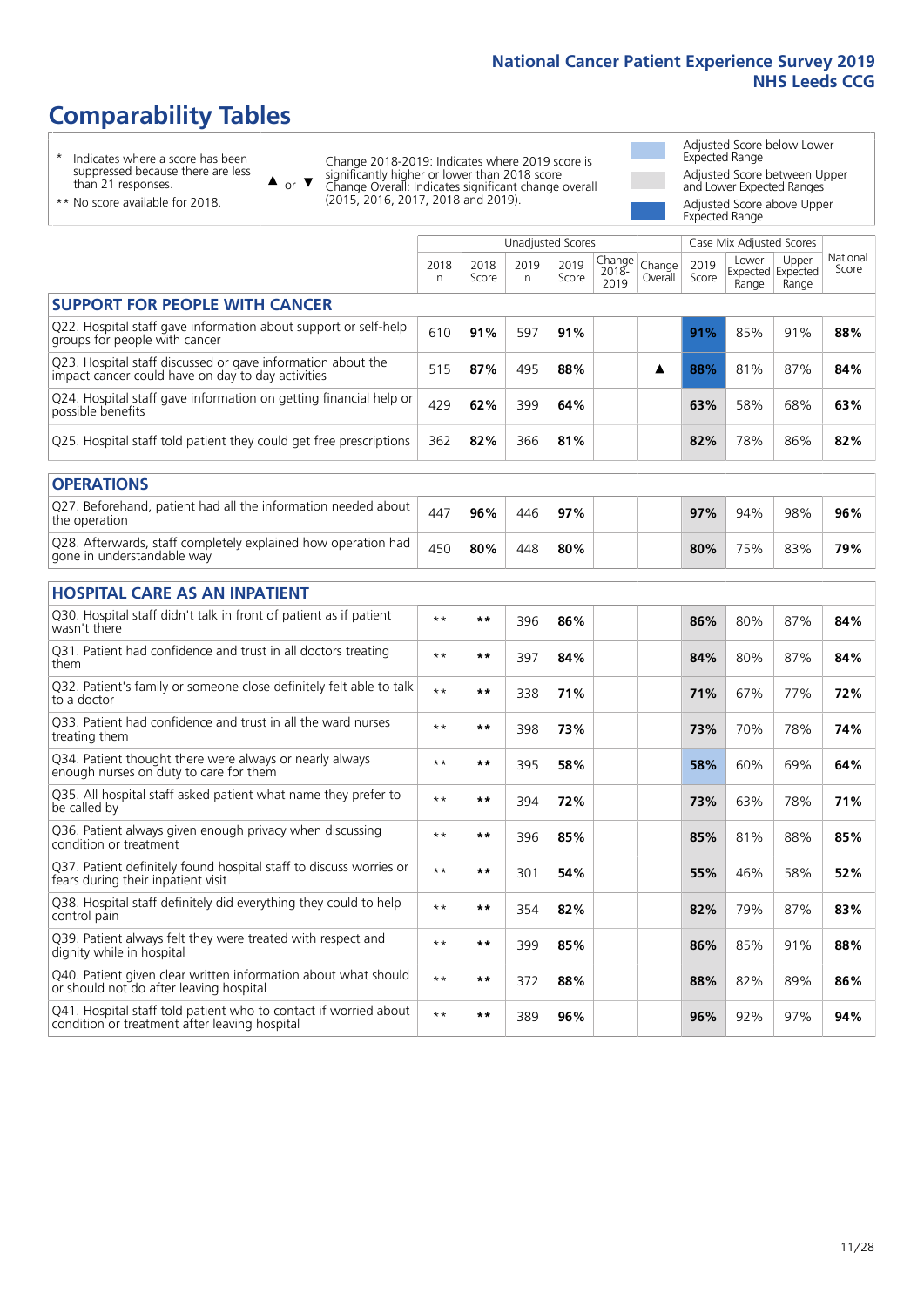## **Comparability Tables**

\* Indicates where a score has been suppressed because there are less than 21 responses.

\*\* No score available for 2018.

 $\triangle$  or  $\nabla$ 

Change 2018-2019: Indicates where 2019 score is significantly higher or lower than 2018 score Change Overall: Indicates significant change overall (2015, 2016, 2017, 2018 and 2019).

Adjusted Score below Lower Expected Range Adjusted Score between Upper and Lower Expected Ranges Adjusted Score above Upper Expected Range

|                                                                                                                       |           |               |            | <b>Unadjusted Scores</b> |                            |                   |               | Case Mix Adjusted Scores |                                     |                   |
|-----------------------------------------------------------------------------------------------------------------------|-----------|---------------|------------|--------------------------|----------------------------|-------------------|---------------|--------------------------|-------------------------------------|-------------------|
|                                                                                                                       | 2018<br>n | 2018<br>Score | 2019<br>n. | 2019<br>Score            | Change<br>$2018 -$<br>2019 | Change<br>Overall | 2019<br>Score | Lower<br>Range           | Upper<br>Expected Expected<br>Range | National<br>Score |
| <b>HOSPITAL CARE AS A DAY PATIENT / OUTPATIENT</b>                                                                    |           |               |            |                          |                            |                   |               |                          |                                     |                   |
| Q43. Patient definitely found hospital staff to discuss worries or<br>fears during their outpatient or day case visit | 570       | 71%           | 548        | 68%                      |                            |                   | 69%           | 67%                      | 74%                                 | 71%               |
| Q44. Cancer doctor had the right documents at patient's last<br>outpatient appointment                                | 675       | 97%           | 643        | 96%                      |                            |                   | 96%           | 94%                      | 97%                                 | 96%               |
| Q46. Beforehand patient completely had all information needed<br>about radiotherapy treatment                         | 204       | 87%           | 228        | 88%                      |                            |                   | 87%           | 82%                      | 91%                                 | 86%               |
| Q47. Patient completely given understandable information<br>about whether radiotherapy was working                    | 179       | 56%           | 198        | 63%                      |                            |                   | 62%           | 53%                      | 67%                                 | 60%               |
| Q49. Beforehand patient completely had all information needed<br>about chemotherapy treatment                         | 422       | 85%           | 371        | 88%                      |                            |                   | 88%           | 81%                      | 88%                                 | 84%               |
| Q50. Patient given enough information about whether<br>chemotherapy was working in a completely understandable way    | 379       | 70%           | 342        | 71%                      |                            |                   | 72%           | 63%                      | 73%                                 | 68%               |
| <b>HOME CARE AND SUPPORT</b>                                                                                          |           |               |            |                          |                            |                   |               |                          |                                     |                   |
| Q51. Hospital staff definitely gave family or someone close all                                                       |           |               |            |                          |                            |                   |               |                          |                                     |                   |
| the information needed to help care at home                                                                           | 627       | 61%           | 602        | 65%                      |                            | ▲                 | 65%           | 56%                      | 64%                                 | 60%               |
| Q52. Patient definitely given enough support from health or<br>social services during treatment                       | 376       | 55%           | 354        | 57%                      |                            |                   | 57%           | 45%                      | 59%                                 | 52%               |
| Q53. Patient definitely given enough support from health or<br>social services after treatment                        | 238       | 44%           | 235        | 45%                      |                            |                   | 46%           | 39%                      | 51%                                 | 45%               |
| <b>CARE FROM YOUR GENERAL PRACTICE</b>                                                                                |           |               |            |                          |                            |                   |               |                          |                                     |                   |
| Q54. GP given enough information about patient's condition<br>and treatment                                           | 617       | 98%           | 630        | 96%                      |                            |                   | 96%           | 94%                      | 97%                                 | 95%               |
| Q55. General practice staff definitely did everything they could<br>to support patient during treatment               | 513       | 53%           | 511        | 59%                      |                            |                   | 59%           | 54%                      | 63%                                 | 58%               |
|                                                                                                                       |           |               |            |                          |                            |                   |               |                          |                                     |                   |
| <b>YOUR OVERALL NHS CARE</b>                                                                                          |           |               |            |                          |                            |                   |               |                          |                                     |                   |
| Q56. Different people treating and caring for patient always<br>work well together to give best possible care         | $* *$     | $***$         | 695        | 74%                      |                            |                   | 74%           | 70%                      | 76%                                 | 73%               |
| Q57. Patient given a care plan                                                                                        | 555       | 43%           | 533        | 47%                      |                            |                   | 46%           | 33%                      | 42%                                 | 38%               |
| Q58. Overall the administration of care was good or very good                                                         | 746       | 90%           | 717        | 90%                      |                            |                   | 90%           | 86%                      | 91%                                 | 89%               |
| Q59. Patient felt length of time for attending clinics and<br>appointments for cancer was about right                 | 736       | 72%           | 709        | 69%                      |                            |                   | 69%           | 64%                      | 75%                                 | 69%               |
| Q60. Someone discussed with patient whether they would like<br>to take part in cancer research                        | 695       | 42%           | 666        | 40%                      |                            | ▼                 | 41%           | 22%                      | 38%                                 | 30%               |
| Q61. Patient's average rating of care scored from very poor to<br>very good                                           | 736       | 8.8           | 700        | 8.9                      |                            | ▲                 | 8.9           | 8.7                      | 8.9                                 | 8.8               |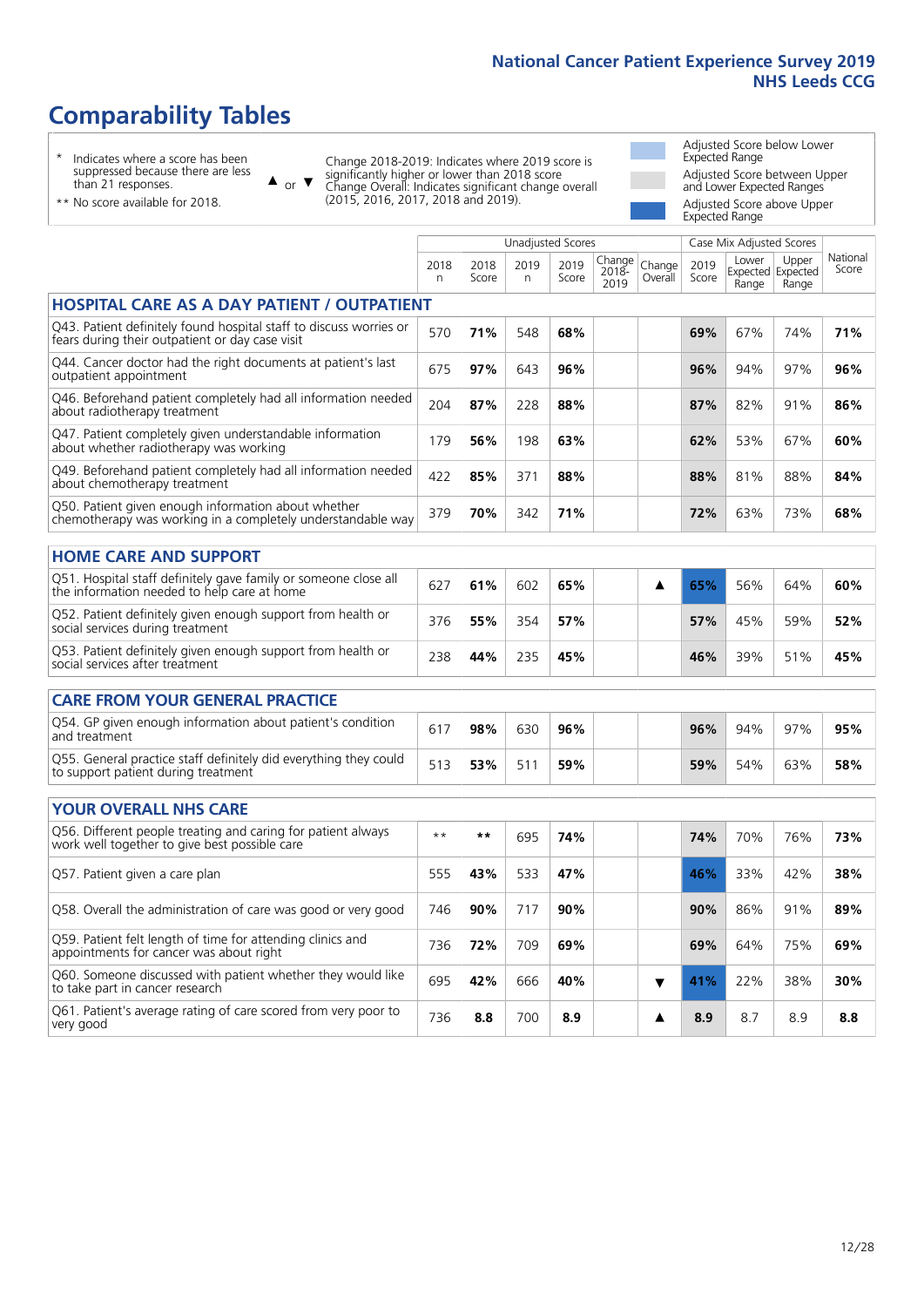- \* Indicates where a score has been suppressed because there are less than 21 responses.
- n.a. Indicates that there were no respondents for that tumour group.

| <b>SEEING YOUR GP</b>                           |            |              |               |                  |                    |                |                             |      | Tumour Group |         |      |                 |                                                     |        |                |
|-------------------------------------------------|------------|--------------|---------------|------------------|--------------------|----------------|-----------------------------|------|--------------|---------|------|-----------------|-----------------------------------------------------|--------|----------------|
|                                                 |            | Brain<br>CNS | <b>Breast</b> | olorectal<br>LGT | ᠊ᢛ<br>Gynaecologic | Haematological | Head and<br>Neck            | Lung | Prostate     | Sarcoma | Skin | Upper<br>Gastro | $\sigma$<br>Jrologica                               | Other  | All<br>Cancers |
| Q1. Saw GP once or twice before being told they | <b>CCG</b> | $\star$      |               | $92\%$ 81%       |                    |                | 76% 63% 75% 77% 83%         |      |              |         |      |                 | 90% 84% 80%                                         | $\ast$ | 80%            |
| needed to go to hospital                        | National   | 59%          |               |                  |                    |                |                             |      |              |         |      |                 | 94% 75% 77% 67% 79% 71% 82% 71% 90% 74% 83% 74% 79% |        |                |
| Q2. Patient thought they were seen as soon as   | <b>CCG</b> | $\star$      |               |                  |                    |                | 83% 88% 81% 78% 79% 92% 91% |      |              |         | 79%  |                 | 80% 75% 68% 82%                                     |        |                |
| necessary                                       | National   | 79%          |               |                  |                    |                |                             |      |              |         |      |                 | 89% 83% 81% 82% 81% 84% 86% 69% 85% 79% 85% 79% 84% |        |                |

#### **DIAGNOSTIC TESTS** Tumour Group

|                                                   |                                                                  | S<br>CNS | <b>Breast</b> | Colorectal<br>LGT | $\overline{\sigma}$<br>Gynaecologic | Haematological      | Head and<br>Neck | Lung | Prostate                | Sarcoma | Skin | Upper<br>Gastro | Irologica       | Other   | All<br>Cancers |
|---------------------------------------------------|------------------------------------------------------------------|----------|---------------|-------------------|-------------------------------------|---------------------|------------------|------|-------------------------|---------|------|-----------------|-----------------|---------|----------------|
| Q5. Received all the information needed about     | <b>CCG</b>                                                       | $\star$  |               | 94% 95%           |                                     | 96% 96% 91% 95%     |                  |      | 94%                     |         |      |                 | 100% 89%        | $\star$ | 95%            |
| the test                                          | National                                                         | 93%      | 95%           | 95%               |                                     |                     |                  |      | 93% 95% 93% 95% 95% 93% |         | 96%  |                 | 95% 95% 95%     |         | 95%            |
| Q6. The length of time waiting for the test to be | CCG                                                              | $\star$  |               | 88% 94%           |                                     | 85% 88% 81% 88% 86% |                  |      |                         | $\star$ |      |                 | 83% 80%         | $\star$ | 87%            |
| done was about right                              | National 84% 91% 88% 86% 89% 88% 87% 87% 81% 87% 84% 87% 86% 88% |          |               |                   |                                     |                     |                  |      |                         |         |      |                 |                 |         |                |
| Q7. Test results explained in completely          | <b>CCG</b>                                                       | $\star$  | 83%           | 79%               |                                     | 88% 80% 92% 87% 92% |                  |      |                         | $\star$ |      |                 | 88% 82% 81% 83% |         |                |
| understandable way                                | National 71% 83% 82% 77% 77% 79% 80% 80% 78% 84% 75% 80% 76% 80% |          |               |                   |                                     |                     |                  |      |                         |         |      |                 |                 |         |                |

| <b>FINDING OUT WHAT WAS WRONG WITH YOU</b>        |            |         |               |            |                |                     |                  |         | <b>Tumour Group</b>             |         |      |                 |                      |       |                |
|---------------------------------------------------|------------|---------|---------------|------------|----------------|---------------------|------------------|---------|---------------------------------|---------|------|-----------------|----------------------|-------|----------------|
|                                                   |            | Brain   | <b>Breast</b> | Colorectal | Gynaecological | Haematological      | Head and<br>Neck | Lung    | Prostate                        | Sarcoma | Skin | Upper<br>Gastro | Urological           | Other | All<br>Cancers |
| Q10. Patient told they could bring a family       | <b>CCG</b> | $\star$ | 78%           | 84%        | 73%            | 68%                 |                  | 55% 78% | 82%                             | $\ast$  |      | $80\%$          | 74% 63%              |       | 75%            |
| member or friend when first told they had cancer  | National   | 85%     | 82%           | 82%        |                |                     |                  |         | 71% 71% 71% 77% 79%             | 73%     | 69%  |                 | 76% 73%              |       | 75% 77%        |
| Q11. Patient felt they were told sensitively that | CCG        | $\star$ |               | 86% 86%    |                | 79% 83% 87% 91% 91% |                  |         |                                 | $\star$ |      |                 | 100% 83% 89% 79% 87% |       |                |
| they had cancer                                   | National   | 79%     |               |            |                |                     |                  |         | 89% 87% 82% 84% 87% 83% 86% 84% |         |      |                 | 89% 81% 84% 83% 86%  |       |                |
| Q12. Patient completely understood the            | <b>CCG</b> | $\star$ | 76%           | 77%        |                | 72% 57% 81% 80% 84% |                  |         |                                 | $\star$ | 88%  |                 | 76% 76% 75% 75%      |       |                |
| explanation of what was wrong                     | National   | 66%     | 77%           | 79%        | 73%            |                     |                  |         | 60% 78% 76% 79%                 | 67%     | 80%  |                 | 70% 77%              |       | 70% 73%        |
| Q13. Patient given easy to understand written     | <b>CCG</b> | $\star$ | <b>71%</b>    | 66%        |                | 74% 76% 72% 81% 93% |                  |         |                                 | $\star$ | 83%  | $ 73\% $        | 69% 65%              |       | 73%            |
| information about the type of cancer they had     | National   | 66%     | 78%           | 73%        |                |                     |                  |         | 71% 76% 69% 67% 83% 67%         |         |      |                 | 84%   67%   74%      | 65%   | 74%            |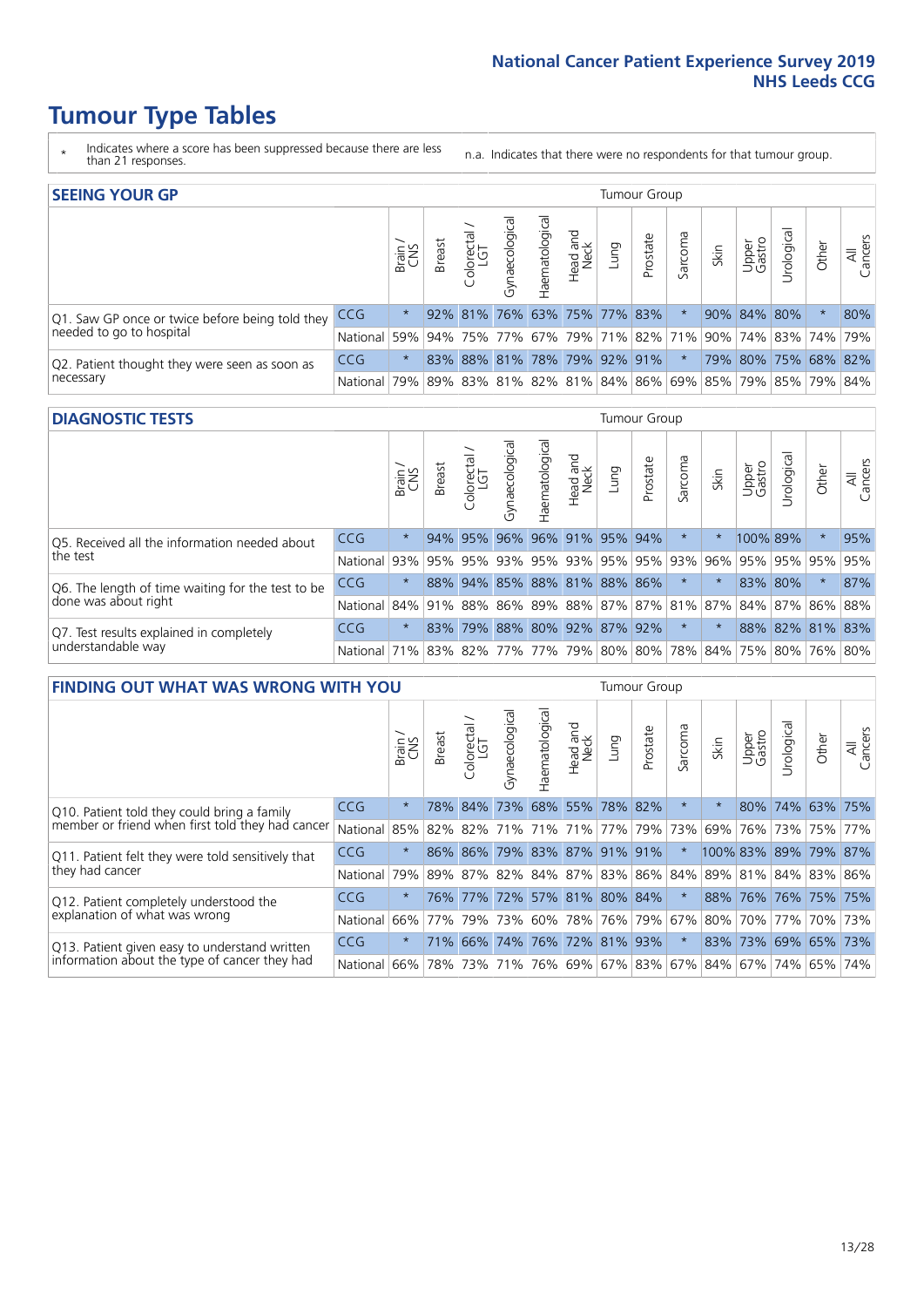- \* Indicates where a score has been suppressed because there are less than 21 responses.
- n.a. Indicates that there were no respondents for that tumour group.

| <b>DECIDING THE BEST TREATMENT FOR YOU</b>         |            |         |               |                            |                         |                |                         |      | <b>Tumour Group</b> |                                         |         |                     |                 |             |                |
|----------------------------------------------------|------------|---------|---------------|----------------------------|-------------------------|----------------|-------------------------|------|---------------------|-----------------------------------------|---------|---------------------|-----------------|-------------|----------------|
|                                                    |            | Brain   | <b>Breast</b> | olorectal<br>LGT<br>$\cup$ | Gynaecological          | Haematological | ad and<br>Neck<br>Head  | Lung | Prostate            | arcoma<br>vĀ                            | Skin    | Upper<br>Gastro     | Jrological      | Other       | All<br>Cancers |
| Q14. Patient felt that treatment options were      | <b>CCG</b> | $\star$ | 88%           | 83%                        | 92%                     |                | 79% 87% 92%             |      | 93%                 | $\star$                                 | 81%     | 92%                 | 81%             | 74%         | 86%            |
| completely explained                               | National   | 85%     | 85%           | 85%                        |                         |                | 85% 82% 87% 84% 83% 83% |      |                     |                                         | 89%     |                     | 81% 83%         | 79% 83%     |                |
| Q15. Patient felt possible side effects were       | <b>CCG</b> | $\star$ | 73%           |                            | 80% 81% 66% 72% 79% 77% |                |                         |      |                     | $^\star$                                |         |                     | 77% 72% 79% 75% |             |                |
| definitely explained in an understandable way      | National   | 69%     | 74%           | 76%                        |                         |                | 75% 69% 73%             |      | 74% 73%             | 73%                                     | 77%     | 72%                 | 71%             | 70% 73%     |                |
| Q16. Patient definitely given practical advice and | <b>CCG</b> | $\star$ | 75%           | 70%                        |                         |                | 68% 62% 75% 81% 89%     |      |                     | $\ast$                                  | $\star$ |                     | 74% 65% 61% 72% |             |                |
| support in dealing with side effects of treatment  | National   | 63%     | 70%           | 70%                        |                         |                | 69% 65% 70% 69% 65%     |      |                     | 66%                                     | 71%     |                     | 66% 63% 64% 67% |             |                |
| Q17. Patient definitely told about side effects    | CCG        | $\star$ | $60\%$        |                            | 54% 65% 53% 74% 60% 79% |                |                         |      |                     | $\star$                                 | $\star$ |                     | 66% 61% 56% 61% |             |                |
| that could affect them in the future               | National   | 62%     | 57%           | 59%                        |                         |                | 56% 51% 64% 56% 66%     |      |                     | 54%                                     | 66%     | 53%                 |                 | 56% 52%     | 57%            |
| Q18. Patient definitely involved as much as they   | <b>CCG</b> | $\star$ | 84%           |                            | 74% 89% 83% 87% 89% 91% |                |                         |      |                     | $\star$                                 |         | 82% 85% 85% 74% 83% |                 |             |                |
| wanted in decisions about care and treatment       | National   | 79%     |               |                            |                         |                |                         |      |                     | 81% 83% 81% 80% 81% 81% 84% 81% 87% 79% |         |                     |                 | 79% 78% 81% |                |

### **CLINICAL NURSE SPECIALIST (CNS)** Tumour Group

|                                             |            | Brain   | <b>Breast</b> | olorectal<br>LGT<br>$\cup$ | aecologica<br>ĞŘ | $\overline{\sigma}$<br>Ü<br>aematologi | Head and<br>Neck             | Lung | Prostate | Sarcoma | Skin    | Upper<br>Gastro                                                             | $\sigma$<br>rologica | Other           | All<br>ancers<br>$\cup$ |
|---------------------------------------------|------------|---------|---------------|----------------------------|------------------|----------------------------------------|------------------------------|------|----------|---------|---------|-----------------------------------------------------------------------------|----------------------|-----------------|-------------------------|
| Q19. Patient given the name of a CNS who    | <b>CCG</b> | $\star$ |               |                            | 97% 92% 97%      |                                        | 91% 90% 97% 100%             |      |          | $\ast$  |         |                                                                             |                      | 90% 96% 81% 94% |                         |
| would support them through their treatment  | National   |         |               |                            |                  |                                        |                              |      |          |         |         | 95% 95% 92% 95% 92% 91% 94% 91% 91% 91% 93% 85% 89%                         |                      |                 | 92%                     |
| Q20. Patient found it very or quite easy to | <b>CCG</b> | $\star$ |               |                            |                  |                                        | 79% 82% 89% 81% 100% 90% 81% |      |          | $\star$ | $\star$ |                                                                             |                      | 87% 73% 86% 83% |                         |
| contact their CNS                           | National   |         |               |                            |                  |                                        |                              |      |          |         |         | 86% 84% 88% 85% 87% 86% 86% 80% 86% 90% 85%                                 |                      | 83% 83%         | 85%                     |
| Q21. Patient got understandable answers to  | CCG        | $\star$ |               | 83% 91%                    | 92%              |                                        | 84% 90% 87% 82%              |      |          | $\star$ |         |                                                                             | 88% 93%              | $\star$         | 87%                     |
| important questions all or most of the time | National   |         |               |                            |                  |                                        |                              |      |          |         |         | 82%   87%   89%   86%   89%   88%   86%   87%   87%   93%   86%   87%   86% |                      |                 | 87%                     |

| <b>SUPPORT FOR PEOPLE WITH CANCER</b>                                                             |                          |         |               |                             |                |                |                         |      | <b>Tumour Group</b> |                      |                         |                 |           |         |                |
|---------------------------------------------------------------------------------------------------|--------------------------|---------|---------------|-----------------------------|----------------|----------------|-------------------------|------|---------------------|----------------------|-------------------------|-----------------|-----------|---------|----------------|
|                                                                                                   |                          | Brain   | <b>Breast</b> | olorectal.<br>LGT<br>$\cup$ | Gynaecological | Haematological | ead and<br>Neck<br>Head | Lung | Prostate            | arcoma<br>$\sqrt{ }$ | Skin                    | Upper<br>Gastro | Jrologica | Other   | All<br>Cancers |
| Q22. Hospital staff gave information about<br>support or self-help groups for people with         | <b>CCG</b>               | $\star$ | 93%           | 84%                         | 96%            | 89%            | 96%                     |      | 93% 100%            | $^\star$             |                         | 91%             | 87%       | 76%     | 91%            |
| cancer                                                                                            | National                 | 92%     | 92%           | 88%                         | 87%            |                |                         |      | 86% 88% 87% 91%     | 86%                  | 90%                     | 88%             | 81%       | 83%     | 88%            |
| Q23. Hospital staff discussed or gave information<br>about the impact cancer could have on day to | CCG                      | $\star$ |               | 87% 81%                     | $\star$        | 88%            | $\star$                 |      | 96% 100%            | $\ast$               | $\star$                 | 93%             | 85%       | $\star$ | 88%            |
| day activities                                                                                    | National                 | 84%     | 86%           | 85%                         | 82%            | 84%            | 84%                     |      | 83% 88%             | 81%                  | 86%                     | 83%             | 78%       | 79%     | 84%            |
| Q24. Hospital staff gave information on getting                                                   | CCG                      | $\star$ |               | 57% 55%                     |                | 57%            | $\star$                 |      | 83% 73%             | $\ast$               | $\star$                 | 74%             | 57%       | $\ast$  | 64%            |
| financial help or possible benefits                                                               | National                 | 78%     |               | 68% 61%                     | 66%            |                | 61% 67%                 |      | 72% 55%             | 64%                  | 60%                     | 64%             | 47%       | 59%     | 63%            |
| Q25. Hospital staff told patient they could get                                                   | <b>CCG</b>               | $\star$ | 74%           | 83%                         | $\star$        | 90%            | $\star$                 |      | 91% 100%            | $\ast$               |                         | 90%             | 68%       | $\star$ | 81%            |
| tree prescriptions                                                                                | National 82% 81% 83% 79% |         |               |                             |                |                |                         |      | 87% 84% 86% 80%     |                      | 78% 71% 84% 73% 81% 82% |                 |           |         |                |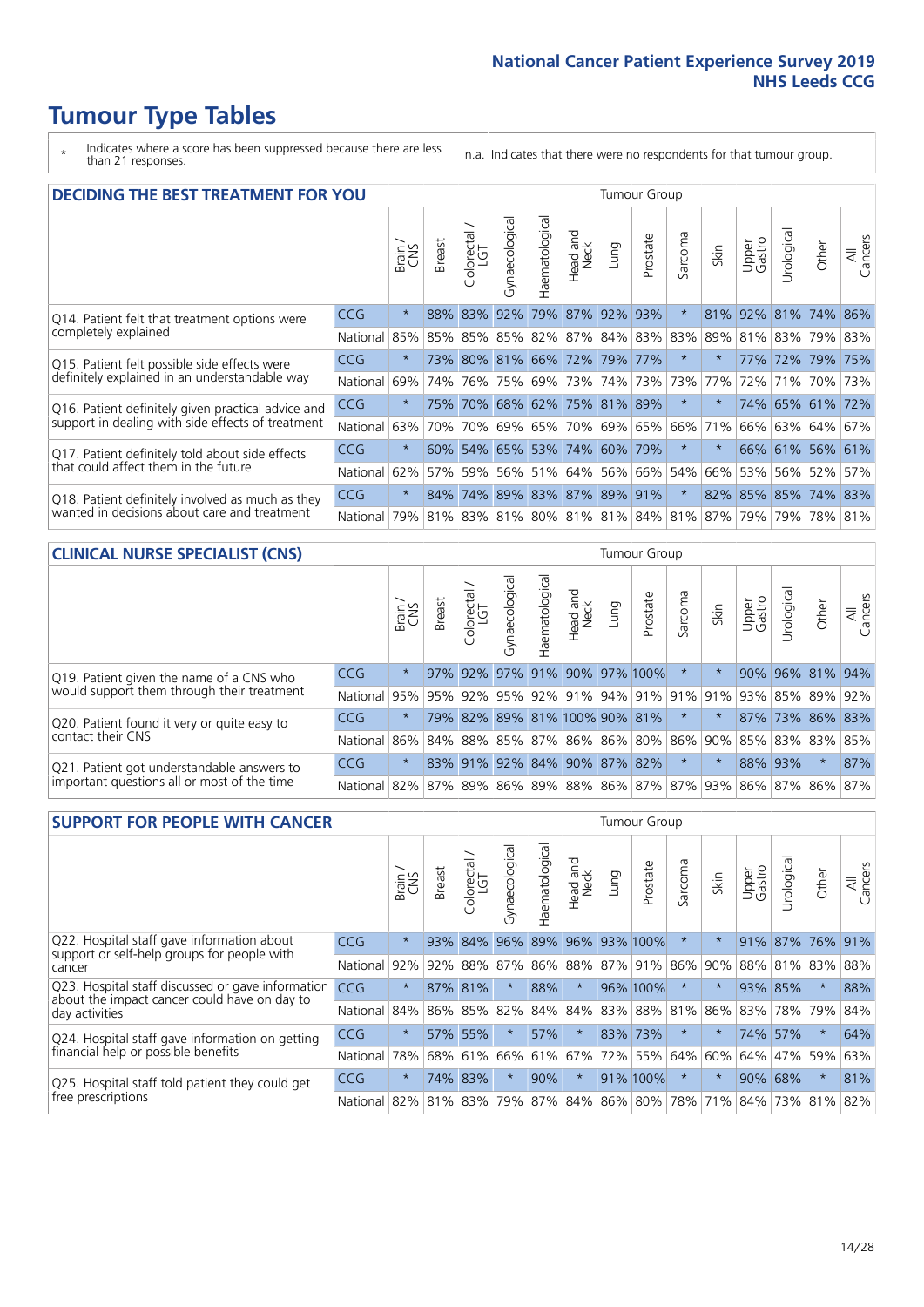- \* Indicates where a score has been suppressed because there are less than 21 responses.
- n.a. Indicates that there were no respondents for that tumour group.

| <b>OPERATIONS</b>                                |            |         |               |                   |                |                |                  |             | Tumour Group            |         |      |                 |                                 |             |                |
|--------------------------------------------------|------------|---------|---------------|-------------------|----------------|----------------|------------------|-------------|-------------------------|---------|------|-----------------|---------------------------------|-------------|----------------|
|                                                  |            | Brain   | <b>Breast</b> | Colorectal<br>LGT | Gynaecological | Haematological | Head and<br>Neck | <b>Dung</b> | Prostate                | Sarcoma | Skin | Upper<br>Gastro | $\overline{\sigma}$<br>rologica | Other       | All<br>Cancers |
| Q27. Beforehand, patient had all the information | CCG        | $\star$ |               |                   | 96% 95% 100%   |                |                  | 100%100%    | $\star$                 | $\star$ |      |                 | 100% 93%                        | $\star$     | 97%            |
| needed about the operation                       | National   | 96%     |               |                   | 97% 96% 96%    |                |                  |             | 94% 96% 95% 97% 95% 96% |         |      |                 |                                 | 96% 95% 95% | 96%            |
| Q28. Afterwards, staff completely explained how  | <b>CCG</b> | $\star$ |               | 80% 81%           | 91%            | $\star$        |                  | 84% 75%     | $\star$                 | $\star$ |      |                 | 82% 70%                         | $\star$     | 80%            |
| operation had gone in understandable way         | National   | 76%     |               | 79% 83%           | 79%            |                | 78% 79%          |             | 79% 78% 80% 82%         |         |      | 79%             |                                 | 76% 77%     | 79%            |

#### **HOSPITAL CARE AS AN INPATIENT** Tumour Group

|                                                                                                   |              | Brain   | <b>Breast</b> | $\frac{\text{Colored}}{\text{LGT}}$ | Gynaecological | Haematological              | Head and<br>Neck | Lung        | Prostate | Sarcoma | Skin    | Upper<br>Gastro                                     | Urological  | Other   | All<br>Cancers |
|---------------------------------------------------------------------------------------------------|--------------|---------|---------------|-------------------------------------|----------------|-----------------------------|------------------|-------------|----------|---------|---------|-----------------------------------------------------|-------------|---------|----------------|
| Q30. Hospital staff didn't talk in front of patient                                               | CCG          | $\star$ | 88%           | 79%                                 | 91%            |                             |                  | 88% 83% 87% | 90%      | $\star$ | $\star$ |                                                     | 86% 79%     | $\star$ | 86%            |
| as if patient wasn't there                                                                        | National     | 81%     | 86%           | 81%                                 | 83%            |                             |                  | 84% 83% 81% | 88%      | 86%     | 86%     |                                                     | 81% 83%     | 82%     | 84%            |
| Q31. Patient had confidence and trust in all                                                      | CCG          | $\star$ |               |                                     |                | 88% 82% 87% 82% 79% 87%     |                  |             | 90%      | $\star$ | $\star$ |                                                     | 82% 81%     | $\star$ | 84%            |
| doctors treating them                                                                             | National     | 82%     | 83%           | 85%                                 | 83%            | 82%                         |                  | 87% 83%     |          | 89% 86% | 85%     |                                                     | 81% 85%     | 80%     | 84%            |
| Q32. Patient's family or someone close definitely                                                 | CCG          | $\star$ | 68% 72%       |                                     | $\star$        | 78%                         | $\star$          | 81%         | $\star$  | $\star$ | $\star$ |                                                     | 67% 52%     | $\ast$  | 71%            |
| felt able to talk to a doctor                                                                     | National     | 67%     | 72%           | 73%                                 | 72%            | 74%                         |                  | 75% 74%     | 72%      | 71%     | 74%     | 73%                                                 | 71%         | 69%     | 72%            |
| Q33. Patient had confidence and trust in all the<br>ward nurses treating them                     | CCG          | $\star$ | 71%           | 68%                                 |                | 70% 71% 88% 90%             |                  |             | 90%      | $\star$ | $\star$ |                                                     | 71% 67%     | $\star$ | 73%            |
|                                                                                                   | National     | 72%     | 73%           | 72%                                 |                | 71% 77% 75% 77% 79%         |                  |             |          | 74%     | 75%     |                                                     | 73% 77%     | 69%     | 74%            |
| Q34. Patient thought there were always or nearly<br>always enough nurses on duty to care for them | CCG          | $\star$ | 55%           | 59%                                 | 48%            | 52% 79%                     |                  | 59%         | 67%      | $\star$ | $\star$ |                                                     | 57% 59%     | $\star$ | 58%            |
|                                                                                                   | National     | 68%     |               |                                     |                | 64% 62% 63% 63% 65% 68% 72% |                  |             |          | 65%     | 70%     |                                                     | 65% 66%     | 60%     | 64%            |
| Q35. All hospital staff asked patient what name<br>they prefer to be called by                    | CCG          | $\star$ |               |                                     |                | 59% 87% 78% 67% 71% 87% 81% |                  |             |          | $\star$ | $\star$ |                                                     | 75% 76%     | $\star$ | 72%            |
|                                                                                                   | National     | 68%     | 62%           | 74%                                 |                | 65% 72%                     |                  | 71% 76% 72% |          | 74%     | 70%     | 78%                                                 | 76%         | 69%     | 71%            |
| Q36. Patient always given enough privacy when                                                     | CCG          | $\star$ | 80%           | 89%                                 |                | 91% 100% 92% 85% 90%        |                  |             |          | $\star$ | $\star$ | 79%                                                 | 79%         | $\star$ | 85%            |
| discussing condition or treatment                                                                 | National     | 78%     |               | 84% 85% 81%                         |                | 86% 87% 84% 88%             |                  |             |          | 84%     | 84%     |                                                     | 84% 85%     | 82%     | 85%            |
| Q37. Patient definitely found hospital staff to                                                   | <b>CCG</b>   | $\star$ | 47% 55%       |                                     | $\star$        | 60%                         | $\star$          | 67%         | $\star$  | $\star$ | $\star$ |                                                     | 43% 54%     | $\star$ | 54%            |
| discuss worries or fears during their inpatient visit                                             | National     | 45%     |               |                                     |                | 51% 55% 51% 56% 52% 49%     |                  |             | 53%      | 54%     | 51%     |                                                     | 53% 49%     | 46%     | 52%            |
| Q38. Hospital staff definitely did everything they                                                | CCG          | $\star$ |               | 82% 81% 91% 81%                     |                |                             | $\star$          | 88%         | $\star$  | $\star$ | $\star$ |                                                     | 75% 75%     | $\star$ | 82%            |
| could to help control pain                                                                        | National     | 85%     | 83%           | 84%                                 | 82%            | 82% 80% 84%                 |                  |             | 85%      | 83%     | 85%     |                                                     | 82% 81% 82% |         | 83%            |
| Q39. Patient always felt they were treated with                                                   | CCG          | $\star$ |               |                                     |                | 84% 83% 96% 91% 92% 92%     |                  |             | 90%      | $\star$ | $\star$ |                                                     | 86% 76%     | $\star$ | 85%            |
| respect and dignity while in hospital                                                             | National     | 85%     |               |                                     |                | 87% 87% 85% 89% 87% 88% 91% |                  |             |          | 89%     | 89%     |                                                     | 88% 90%     | 86%     | 88%            |
| Q40. Patient given clear written information<br>about what should or should not do after leaving  | CCG          | $\star$ |               |                                     |                | 90% 91% 96% 82% 87% 92%     |                  |             | 90%      | $\star$ | $\star$ |                                                     | 77% 83%     | $\star$ | 88%            |
| hospital                                                                                          | National 80% |         | 89%           | 86%                                 |                | 86% 83% 87% 82%             |                  |             | 91%      | 85%     | 90%     |                                                     | 82% 87%     | 83%     | 86%            |
| Q41. Hospital staff told patient who to contact<br>if worried about condition or treatment after  | CCG          | $\star$ | 97%           |                                     |                | 92% 91% 100% 100% 97% 95%   |                  |             |          | $\star$ |         | 100% 84%                                            |             | $\star$ | 96%            |
| leaving hospital                                                                                  | National 94% |         |               |                                     |                |                             |                  |             |          |         |         | 95% 95% 93% 96% 93% 92% 96% 94% 95% 92% 92% 93% 94% |             |         |                |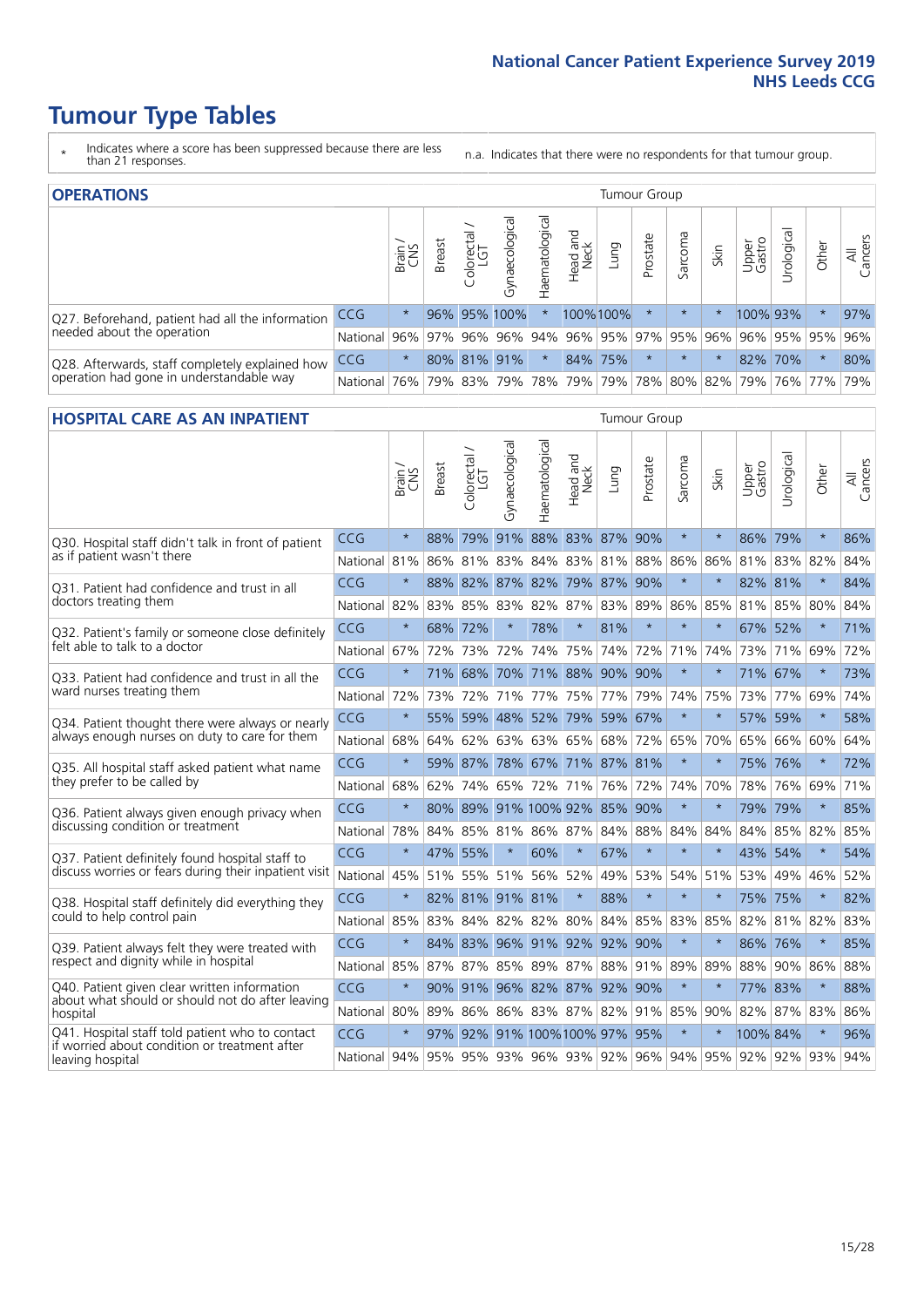- \* Indicates where a score has been suppressed because there are less than 21 responses.
- n.a. Indicates that there were no respondents for that tumour group.

| HOSPITAL CARE AS A DAY PATIENT / OUTPATIENT                                                                           |          |               |               |                             |                |                |                         |         | <b>Tumour Group</b> |         |          |                 |            |          |                |  |  |
|-----------------------------------------------------------------------------------------------------------------------|----------|---------------|---------------|-----------------------------|----------------|----------------|-------------------------|---------|---------------------|---------|----------|-----------------|------------|----------|----------------|--|--|
|                                                                                                                       |          | Brain.<br>CNS | <b>Breast</b> | ╮<br>olorectal.<br>LGT<br>Ū | Gynaecological | Haematological | aad and<br>Neck<br>Head | Lung    | Prostate            | Sarcoma | Skin     | Upper<br>Gastro | Urological | Other    | All<br>Cancers |  |  |
| Q43. Patient definitely found hospital staff to                                                                       | CCG      | $\star$       | 63%           | 69%                         | $\star$        | 59%            | 76%                     | 86%     | 84%                 | $\star$ |          | 65%             | 73%        | 67%      | 68%            |  |  |
| discuss worries or fears during their outpatient or<br>day case visit                                                 | National | 66%           | 68%           | 73%                         | 70%            | 73%            | 72%                     | 70%     | 74%                 | 72%     | 72%      | 71%             | 67%        | 68%      | 71%            |  |  |
| Q44. Cancer doctor had the right documents at<br>patient's last outpatient appointment                                | CCG      | $\star$       | 95%           | 96%                         | 96%            | 96%            | 96%                     |         | 95% 100%            | $\star$ | 100% 97% |                 |            | 98% 100% | 96%            |  |  |
|                                                                                                                       | National | 94%           | 96%           | 96%                         | 96%            | 97%            | 96%                     | 96%     | 96%                 | 96%     | 96%      | 94%             |            | 96% 95%  | 96%            |  |  |
| Q46. Beforehand patient completely had                                                                                | CCG      | $\star$       | 89%           | $\star$                     | $\star$        | $\star$        | $\star$                 | $\star$ | $\star$             | n.a.    | $\star$  | $\star$         | $\star$    | $\star$  | 88%            |  |  |
| all information needed about radiotherapy<br>treatment                                                                | National | 91%           | 88%           | 83%                         | 88%            | 84%            | 86%                     | 86%     | 88%                 | 88%     | 84%      | 86%             | 83%        | 84%      | 86%            |  |  |
| Q47. Patient completely given understandable                                                                          | CCG      | $\star$       | 58%           | $\star$                     |                |                | $\star$                 | $\star$ | $\star$             | n.a.    | $\star$  | $\star$         | $\star$    | n.a.     | 63%            |  |  |
| information about whether radiotherapy was<br>working                                                                 | National | 56%           | 60%           | 57%                         | 61%            | 62%            | 63%                     | 59%     | 60%                 | 67%     | 57%      | 52%             | 59%        | 59%      | 60%            |  |  |
| Q49. Beforehand patient completely had all                                                                            | CCG      | $\star$       | 86%           | 90%                         | $\star$        | 83%            | $\star$                 | 95%     | $\star$             | $\star$ | $\star$  | 84%             | $\star$    | $\star$  | 88%            |  |  |
| information needed about chemotherapy<br>treatment                                                                    | National | 80%           | 82%           | 86%                         | 87%            | 85%            | 79%                     | 84%     | 86%                 | 86%     | 90%      | 84%             | 85%        | 85%      | 84%            |  |  |
| Q50. Patient given enough information about<br>whether chemotherapy was working in a<br>completely understandable way | CCG      | $\star$       | 59%           | 63%                         | $\star$        | 82%            | $\star$                 | 79%     | $\star$             | $\star$ | $\star$  | 78%             | $\star$    | $\star$  | 71%            |  |  |
|                                                                                                                       | National | 54%           | 62%           | 64%                         | 68%            | 75%            | 57%                     | 67%     | 66%                 | 71%     | 79%      | 61%             | 68%        | 69%      | 68%            |  |  |

#### **HOME CARE AND SUPPORT** Tumour Group

|                                                                                                                   |            | Brain   | <b>Breast</b> | Colorectal<br>LGT | Gynaecologic | Haematological | ad and<br>Neck<br>—<br>Head | Dung     | Prostate | Sarcoma         | Skin    | Upper<br>Gastro | Irological  | Other   | All<br>Cancers |
|-------------------------------------------------------------------------------------------------------------------|------------|---------|---------------|-------------------|--------------|----------------|-----------------------------|----------|----------|-----------------|---------|-----------------|-------------|---------|----------------|
| Q51. Hospital staff definitely gave family or<br>someone close all the information needed to<br>help care at home | <b>CCG</b> | $\star$ | 63%           | 70%               | 73%          |                | 60% 69% 70% 73%             |          |          | $\ast$          |         | 66%             | 62% 59% 65% |         |                |
|                                                                                                                   | National   | 58%     | 58%           | 63%               | 57%          |                | 62% 67% 59%                 |          | 61%      | 62%             | 65%     | 60%             | 59% 55%     |         | 60%            |
| Q52. Patient definitely given enough support<br>from health or social services during treatment                   | CCG        | $\star$ |               | 48% 71%           |              | 60%            | $\star$                     | 64%      | $\star$  | $\star$         |         |                 | 71% 46%     | $\star$ | 57%            |
|                                                                                                                   | National   | 42%     | 52%           | 60%               | 45%          | 51%            |                             | 59% 50%  |          | 48%   53%   57% |         |                 | 54% 48% 51% |         | 52%            |
| Q53. Patient definitely given enough support<br>from health or social services after treatment                    | CCG        | $\star$ |               | 36% 48%           |              | 33%            | $\star$                     | $\star$  | $\star$  | $\star$         | $\star$ | $\star$         | 41%         | $\star$ | 45%            |
|                                                                                                                   | National   |         | 39% 41% 53%   |                   | 39%          | 43%            | 56%                         | $ 40\% $ | 46%      | 48%             | 59%     | 47%             | 44%         | 44%     | 45%            |

| <b>CARE FROM YOUR GENERAL PRACTICE</b>                                                                     |              |         |               |                        |               |                |                                                         | <b>Tumour Group</b> |          |         |      |                 |                       |         |                |  |
|------------------------------------------------------------------------------------------------------------|--------------|---------|---------------|------------------------|---------------|----------------|---------------------------------------------------------|---------------------|----------|---------|------|-----------------|-----------------------|---------|----------------|--|
|                                                                                                            |              | Brain,  | <b>Breast</b> | ╮<br>Colorectal<br>LGT | Gynaecologica | Haematological | Head and<br>Neck                                        | Lung                | Prostate | Sarcoma | Skin | Upper<br>Gastro | $\sigma$<br>Urologica | Other   | All<br>Cancers |  |
| Q54. GP given enough information about<br>patient's condition and treatment                                | CCG          | $\star$ |               | 95% 93%                |               |                | 96% 99% 100% 100% 98%                                   |                     |          | $\star$ |      |                 | 94% 94% 93% 96%       |         |                |  |
|                                                                                                            | National 91% |         |               |                        |               |                | 96% 95% 95% 96% 94% 94% 96% 94% 96% 93% 93% 95% 94% 95% |                     |          |         |      |                 |                       |         |                |  |
| Q55. General practice staff definitely did<br>everything they could to support patient during<br>treatment | <b>CCG</b>   | $\star$ |               | 59% 66%                | $\star$       | 65%            | $\star$                                                 |                     | 70% 66%  | $\star$ |      |                 | 48% 50% 57% 59%       |         |                |  |
|                                                                                                            | National 55% |         |               | 58% 59%                | 56%           |                | 56%   59%   56%   64%   56%   65%   59%                 |                     |          |         |      |                 |                       | 59% 55% | 58%            |  |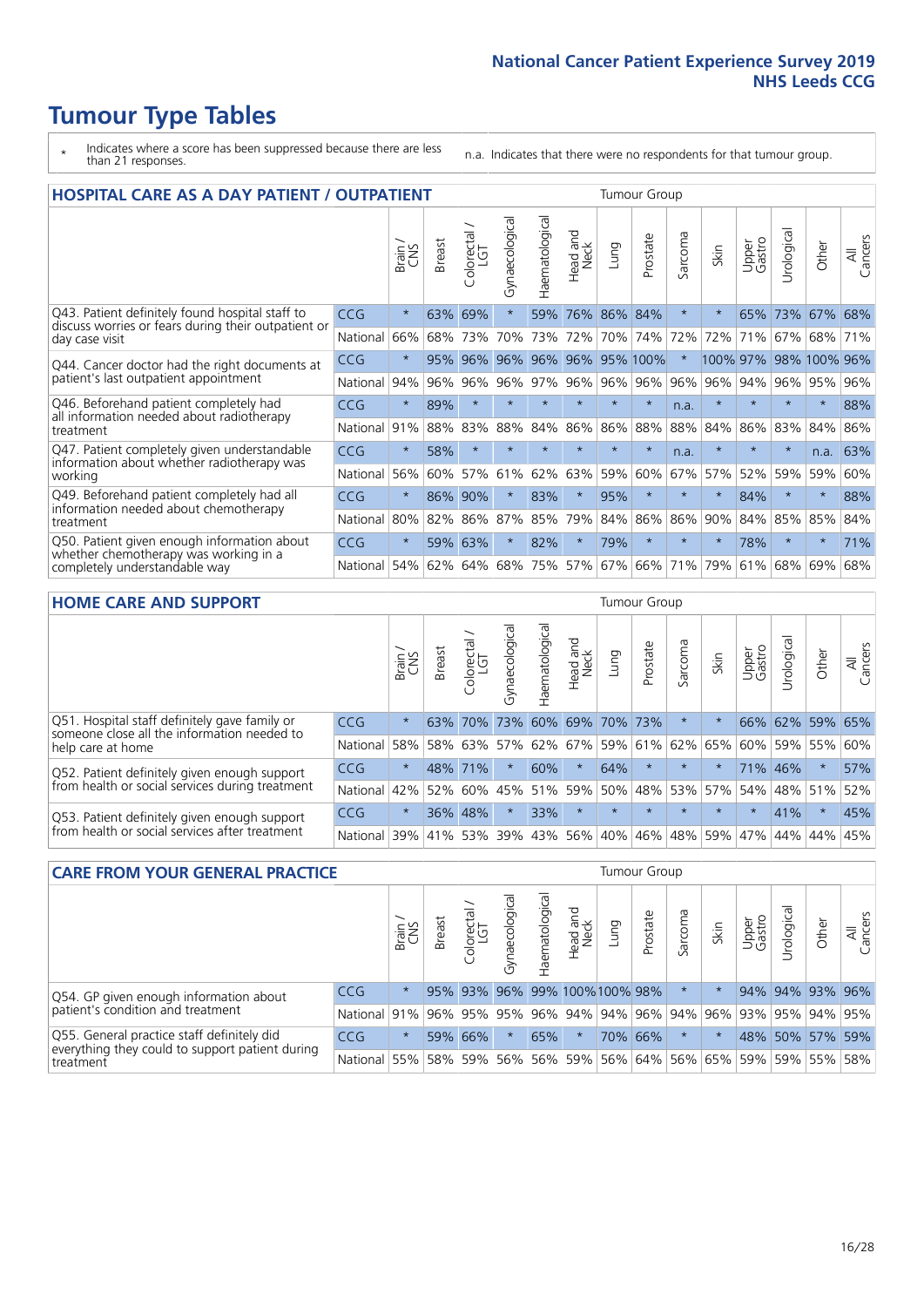- \* Indicates where a score has been suppressed because there are less than 21 responses.
- n.a. Indicates that there were no respondents for that tumour group.

#### **YOUR OVERALL NHS CARE** THE CONSTRUCTION OF THE THROUP GROUP TUMOUR GROUP

| I YUN YENALE BI DIYANE                                                                          |            |         |               |                            |                |                     |                         | anour oroup |          |              |         |                 |               |         |                |
|-------------------------------------------------------------------------------------------------|------------|---------|---------------|----------------------------|----------------|---------------------|-------------------------|-------------|----------|--------------|---------|-----------------|---------------|---------|----------------|
|                                                                                                 |            | Brain   | <b>Breast</b> | ╮<br>olorectal<br>LGT<br>Û | Gynaecological | Haematological      | ead and<br>Neck<br>Head | Lung        | Prostate | arcoma<br>ιñ | Skin    | Upper<br>Gastro | ె<br>Urologic | Other   | All<br>Cancers |
| Q56. Different people treating and caring for                                                   | <b>CCG</b> | $\star$ | 72%           | 74%                        | 68%            | 77%                 | 80%                     | 84% 84%     |          | $\star$      | 86%     | 73%             | 65%           | 67%     | 74%            |
| patient always work well together to give best<br>possible care                                 | National   | 60%     |               | 73% 73%                    | 69%            | 75%                 | 73%                     |             | 73% 75%  | 70%          | 79%     | 69%             | 74%           | 68%     | 73%            |
| Q57. Patient given a care plan                                                                  | CCG        | $\star$ |               | 45% 57%                    | 48% 34%        |                     | $\star$                 | 56% 66%     |          | $\star$      | $\star$ | 38% 47%         |               | 30% 47% |                |
|                                                                                                 | National   | 36%     | 41%           | 40%                        | 34%            | 36%                 | 39%                     | $36\%$      | 40%      | 34%          | 44%     | 36%             | 33%           | 31%     | 38%            |
| Q58. Overall the administration of care was good                                                | <b>CCG</b> | $\star$ | 88%           | 90%                        | 86% 90%        |                     | 97%                     | 95% 93%     |          | $\ast$       | 96%     | 90%             | 85%           | 82%     | 90%            |
| or very good                                                                                    | National   | 85%     |               | 90% 88%                    | 87% 91%        |                     | 90%                     | 90% 88%     |          | 88%          | 90%     | 86% 85% 87% 89% |               |         |                |
| Q59. Patient felt length of time for attending<br>clinics and appointments for cancer was about | <b>CCG</b> | $\star$ | 63%           | 79%                        |                | 72% 57% 86% 81% 64% |                         |             |          | $\star$      | 57%     | 76%             | 70%           | 75% 69% |                |
| right                                                                                           | National   | 58%     | 68%           | 73%                        | 66%            | 66%                 | 71%                     | 71%         | 76%      | 68%          | 73%     | 66%             | 75%           | 64%     | 69%            |
| Q60. Someone discussed with patient whether                                                     | <b>CCG</b> | $\star$ | 44%           | 55%                        | 25% 37%        |                     | 14%                     | 50% 52%     |          | $\ast$       | 27%     | 34%             | 26%           | 30%     | 40%            |
| they would like to take part in cancer research                                                 | National   | 42%     | 30%           | 32%                        | 31%            | 33%                 | 21%                     | 34%         | 31%      | 36%          | 20%     | 36%             | 21%           | 32%     | 30%            |
| Q61. Patient's average rating of care scored from                                               | <b>CCG</b> | $\star$ | 8.8           | 8.8                        | 8.9            | 9.0                 | 9.1                     | 9.2         | 9.1      | $\star$      | 9.1     | 8.9             | 8.6           | 8.4     | 8.9            |
| very poor to very good                                                                          | National   | 8.6     | 8.9           | 8.8                        | 8.7            | 8.9                 | 8.8                     | 8.8         | 8.8      | 8.8          | 8.9     | 8.7             | 8.7           | 8.7     | 8.8            |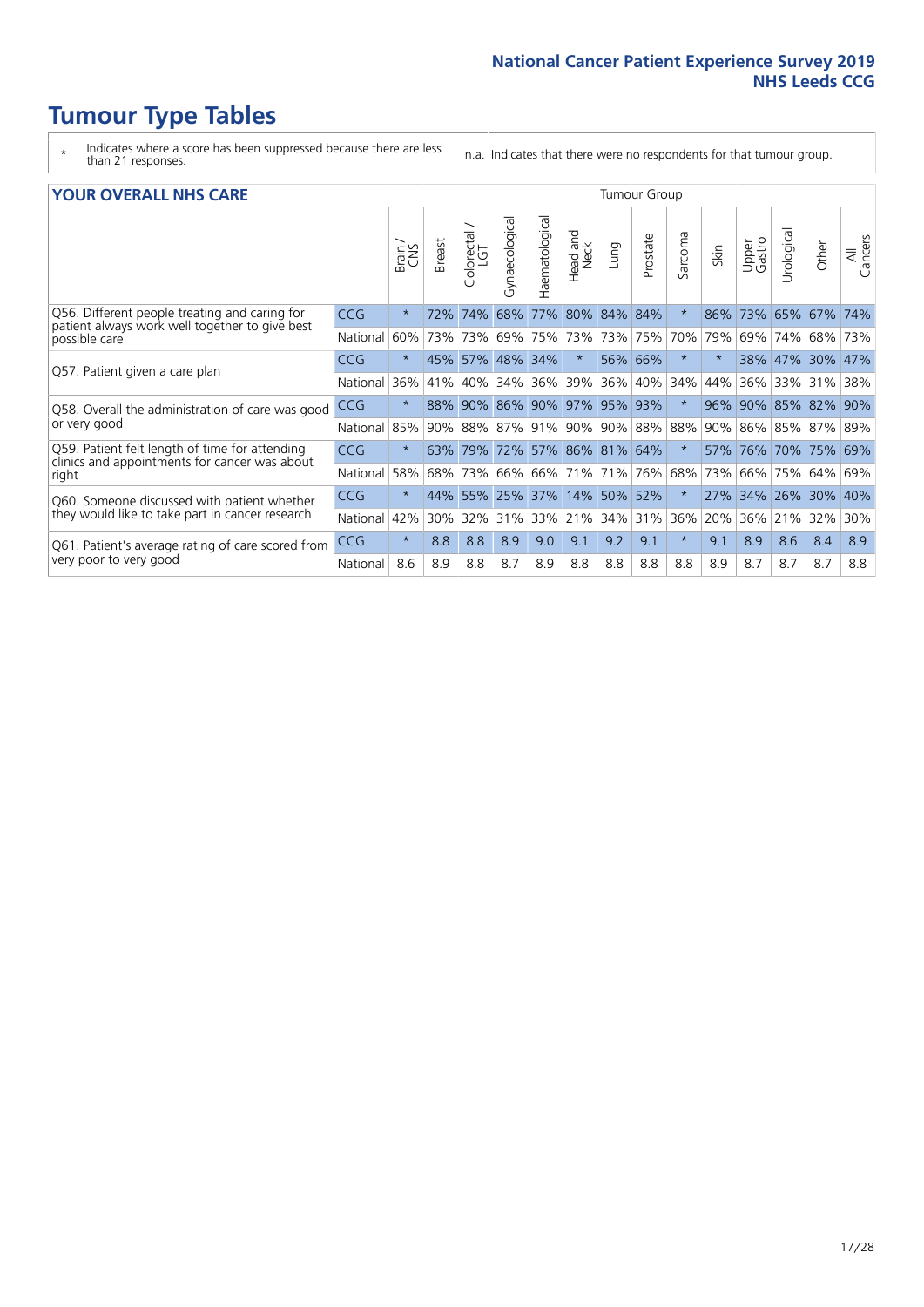### **Year on Year Charts**





#### **DIAGNOSTIC TESTS**





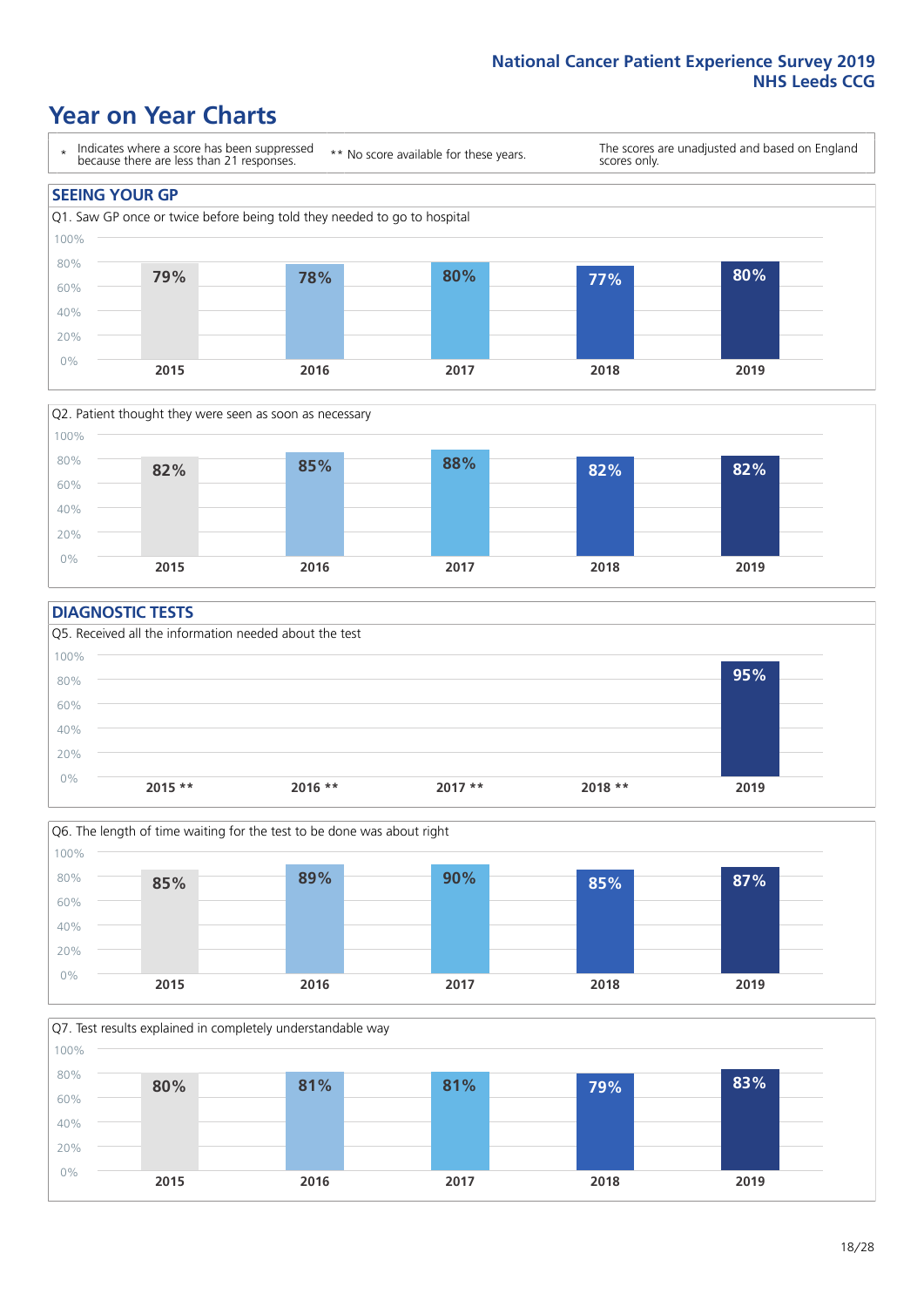### **Year on Year Charts**

\* Indicates where a score has been suppressed because there are less than 21 responses.

\*\* No score available for these years.

The scores are unadjusted and based on England scores only.

#### **FINDING OUT WHAT WAS WRONG WITH YOU** Q10. Patient told they could bring a family member or friend when first told they had cancer 0% 20% 40% 60% 80% 100% **2015 \*\* 2016 2017 2018 2019 69% 76% 75% 75%**







#### **DECIDING THE BEST TREATMENT FOR YOU** Q14. Patient felt that treatment options were completely explained 0% 20% 40% 60% 80% 100% **2015 2016 2017 2018 2019 83% 87% 87% 86% 86%**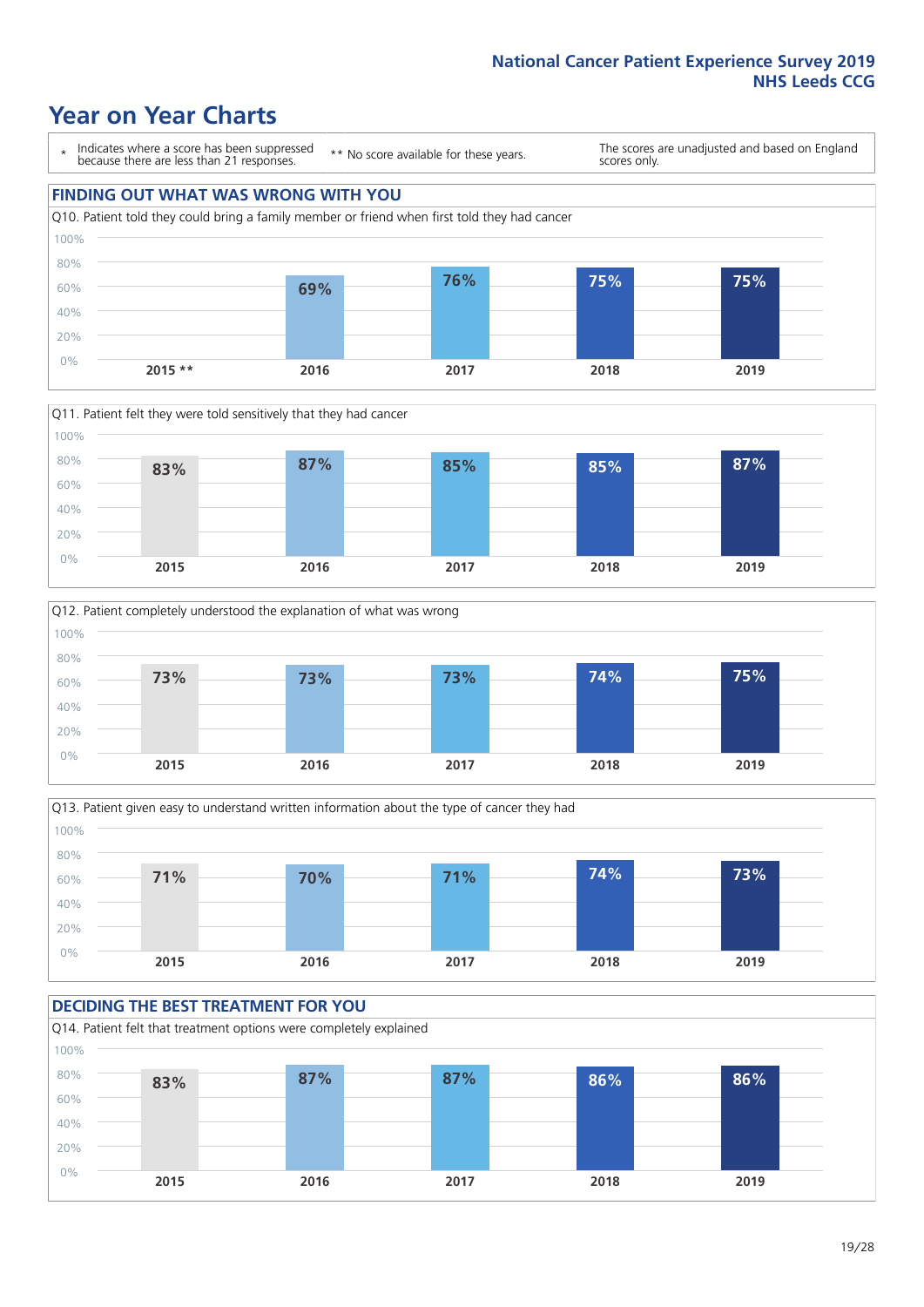### **Year on Year Charts**







Q18. Patient definitely involved as much as they wanted in decisions about care and treatment  $0%$ 20% 40% 60% 80% 100% **2015 \*\* 2016 \*\* 2017 \*\* 2018 \*\* 2019 83%**

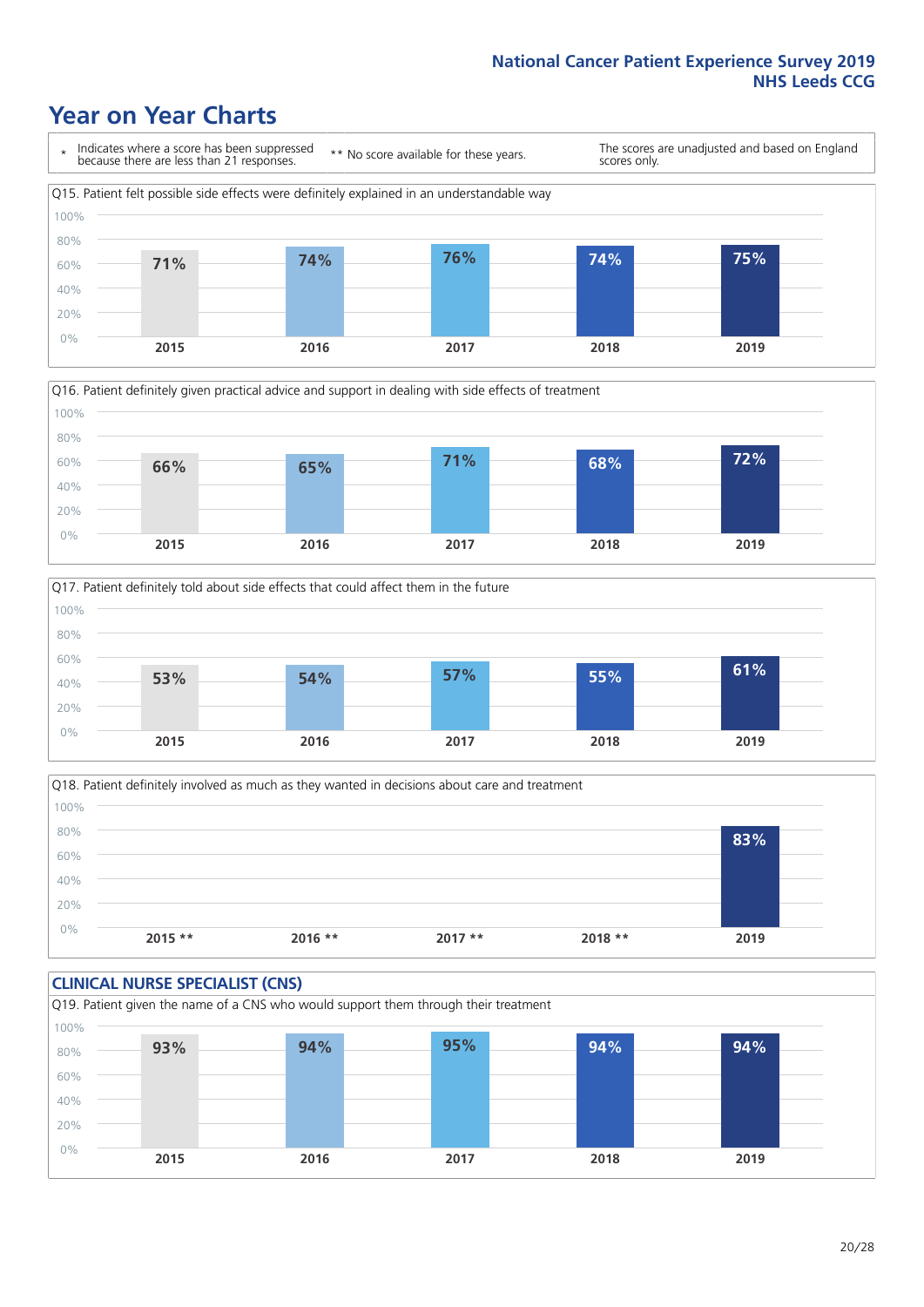### **Year on Year Charts**









Q24. Hospital staff gave information on getting financial help or possible benefits 0% 20% 40% 60% 80% 100% **2015 2016 2017 2018 2019 58% 59% 64% 62% 64%**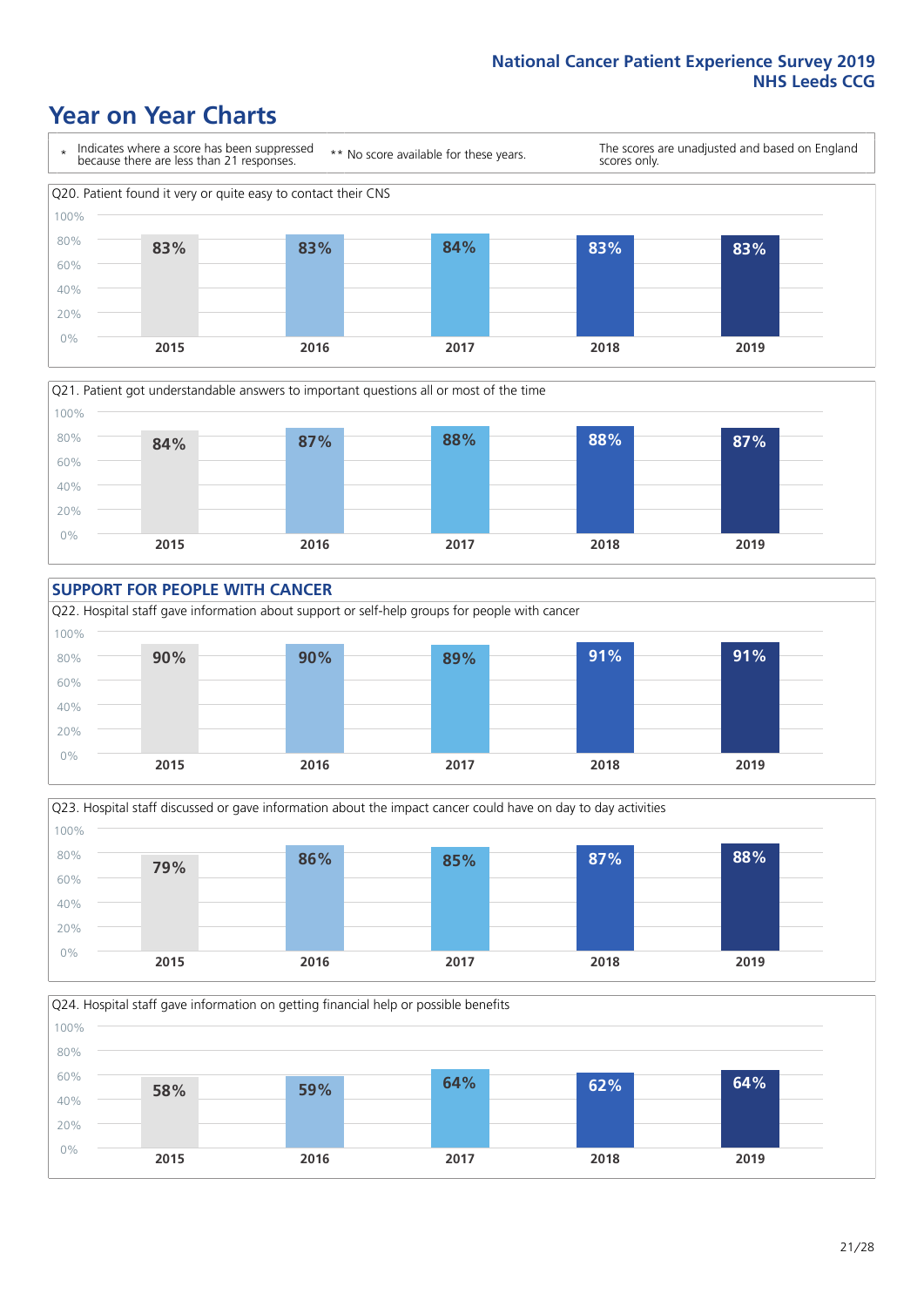### **Year on Year Charts**



#### **OPERATIONS**





#### **HOSPITAL CARE AS AN INPATIENT** Q30. Hospital staff didn't talk in front of patient as if patient wasn't there 0% 20% 40% 60% 80% 100% **2015 \*\* 2016 \*\* 2017 \*\* 2018 \*\* 2019 86%**

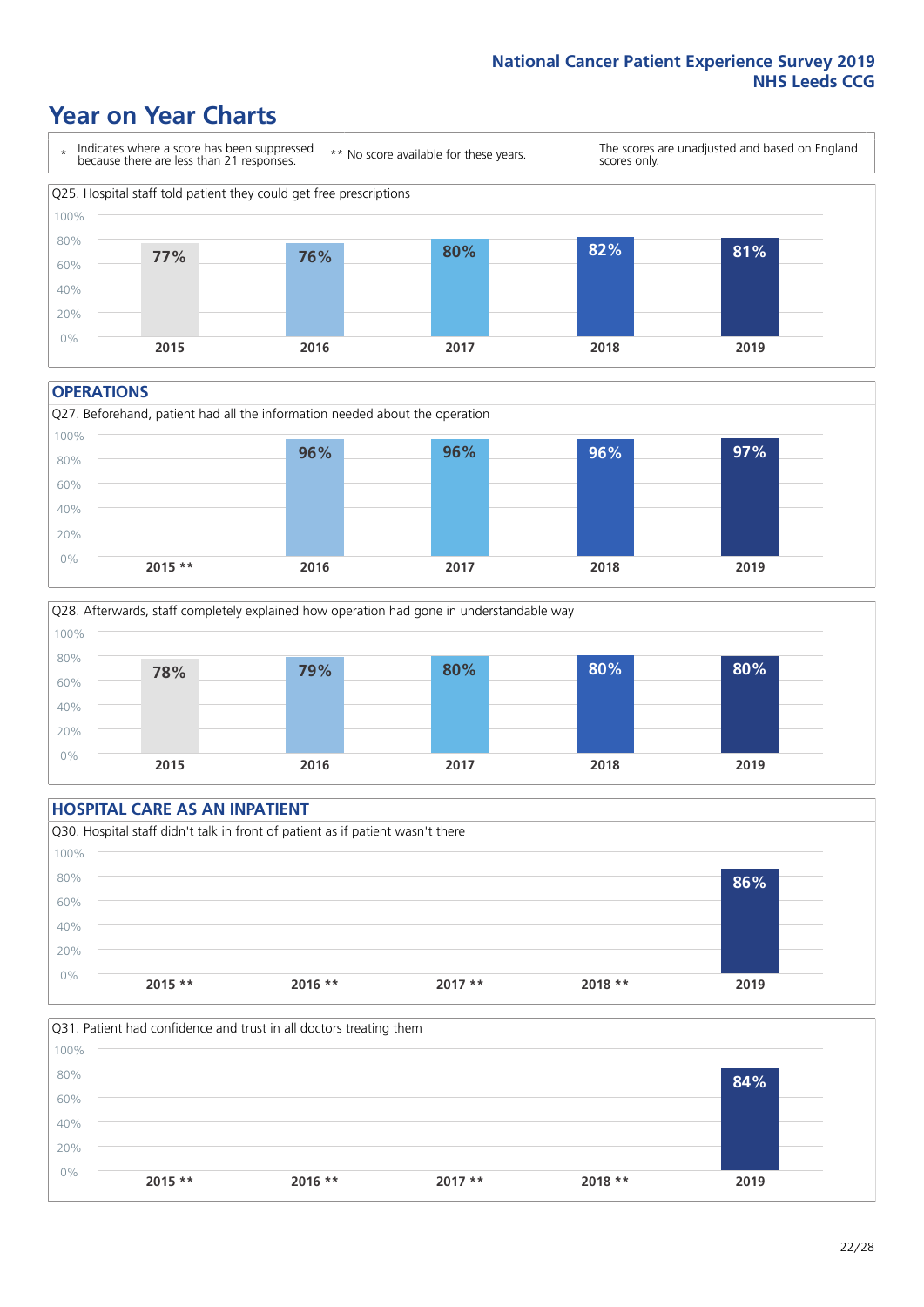### **Year on Year Charts**









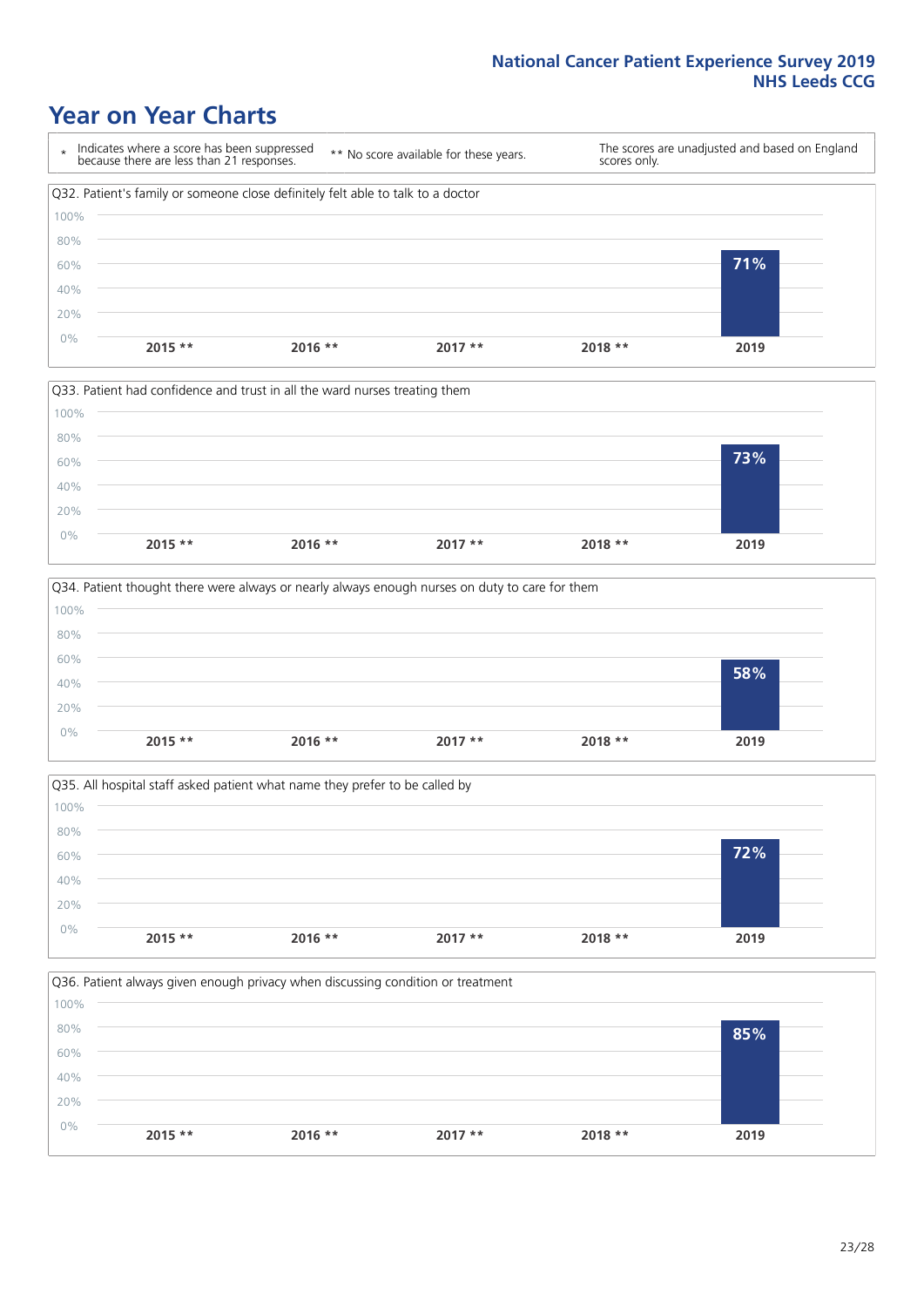### **Year on Year Charts**

\* Indicates where a score has been suppressed because there are less than 21 responses. \*\* No score available for these years. The scores are unadjusted and based on England scores only. Q37. Patient definitely found hospital staff to discuss worries or fears during their inpatient visit 0% 20% 40% 60% 80% 100% **2015 \*\* 2016 \*\* 2017 \*\* 2018 \*\* 2019 54%**







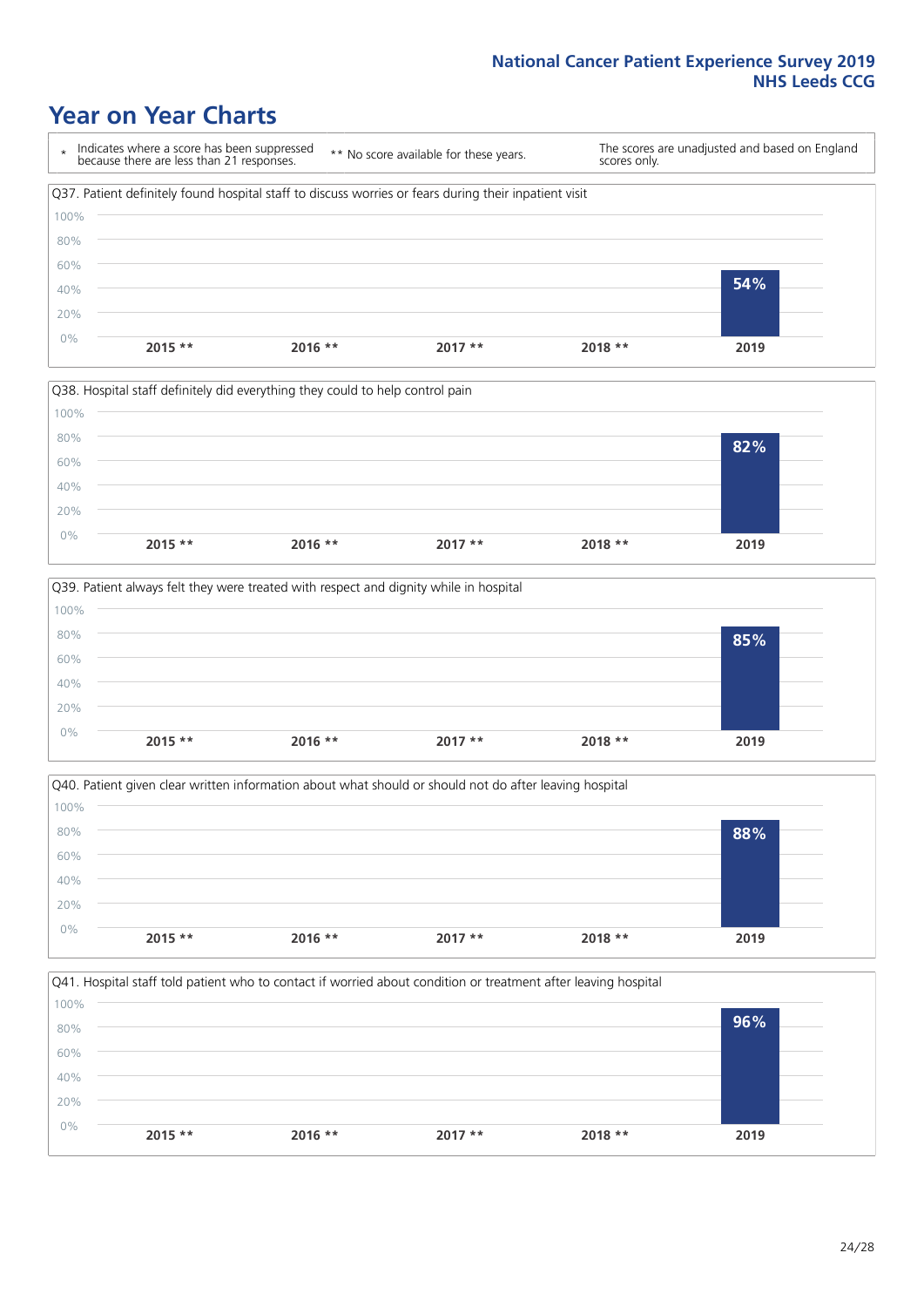### **Year on Year Charts**

\* Indicates where a score has been suppressed because there are less than 21 responses.

\*\* No score available for these years.

The scores are unadjusted and based on England scores only.

#### **HOSPITAL CARE AS A DAY PATIENT / OUTPATIENT**









Q49. Beforehand patient completely had all information needed about chemotherapy treatment

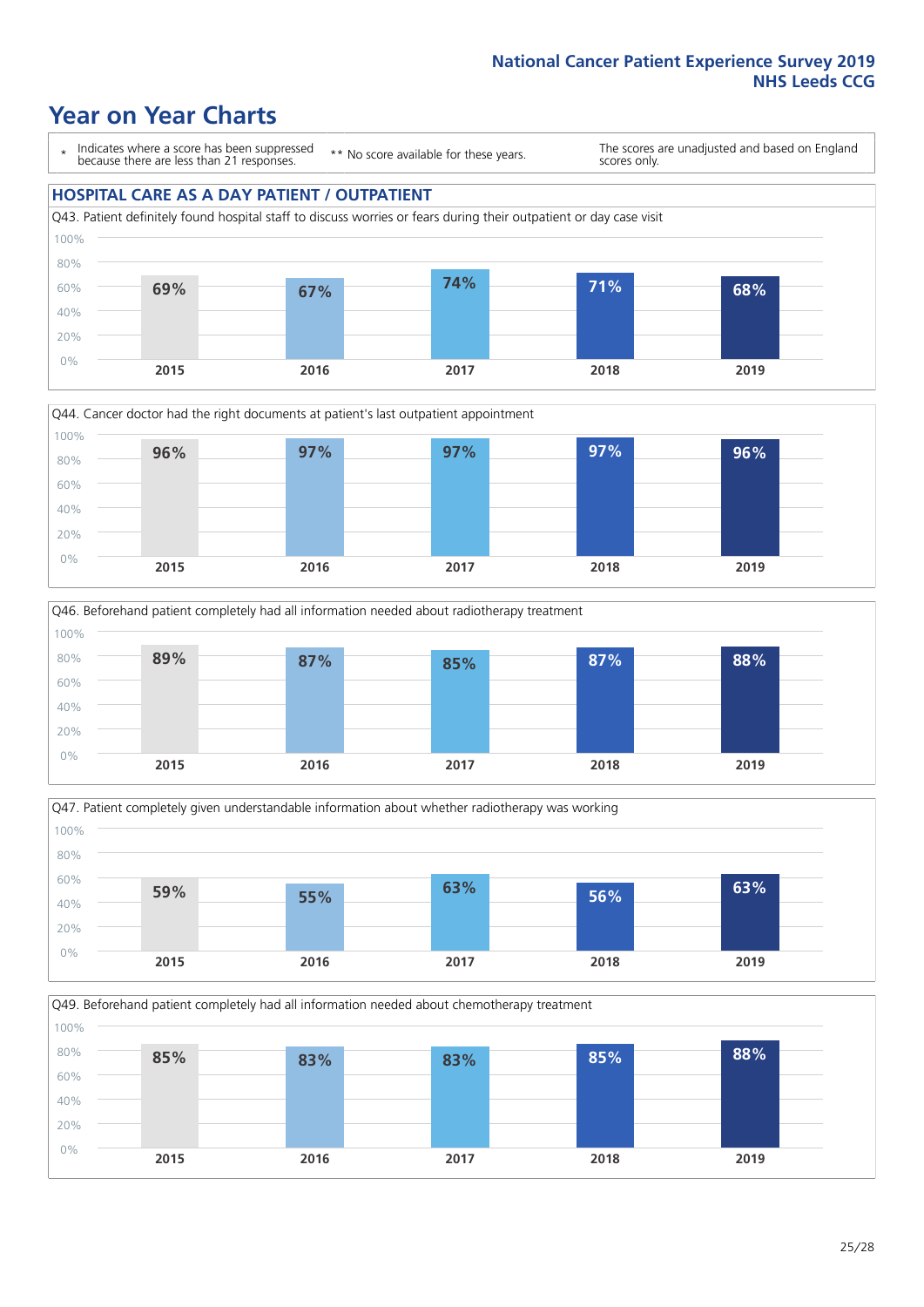### **Year on Year Charts**

\* Indicates where a score has been suppressed because there are less than 21 responses. \*\* No score available for these years. The scores are unadjusted and based on England scores only. Q50. Patient given enough information about whether chemotherapy was working in a completely understandable way 0% 20% 40% 60% 80% 100% **2015 2016 2017 2018 2019 70% 66% 70% 70% 71%**

#### **HOME CARE AND SUPPORT**







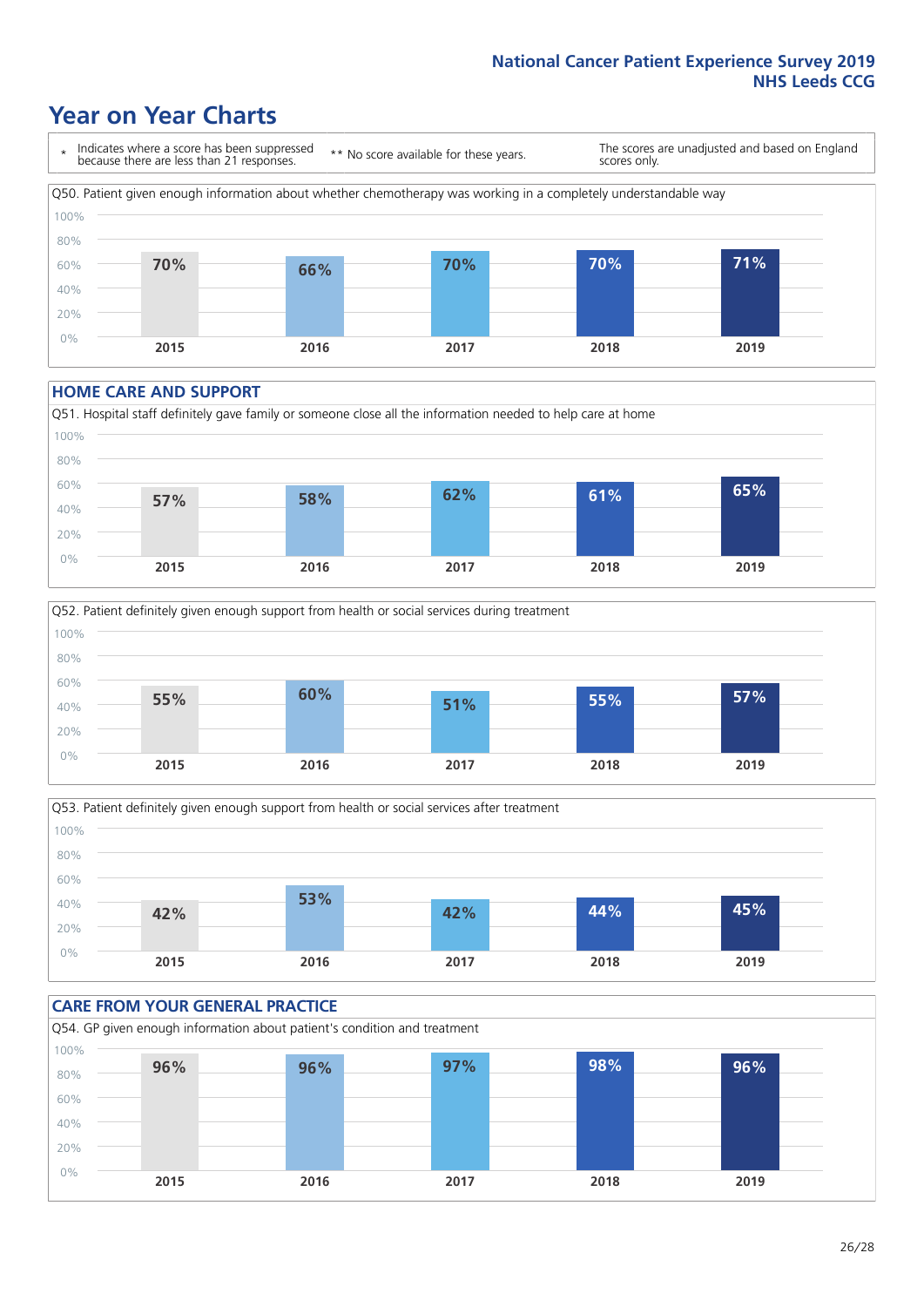### **Year on Year Charts**

\* Indicates where a score has been suppressed because there are less than 21 responses.

\*\* No score available for these years.

The scores are unadjusted and based on England scores only.



#### **YOUR OVERALL NHS CARE**







Q59. Patient felt length of time for attending clinics and appointments for cancer was about right